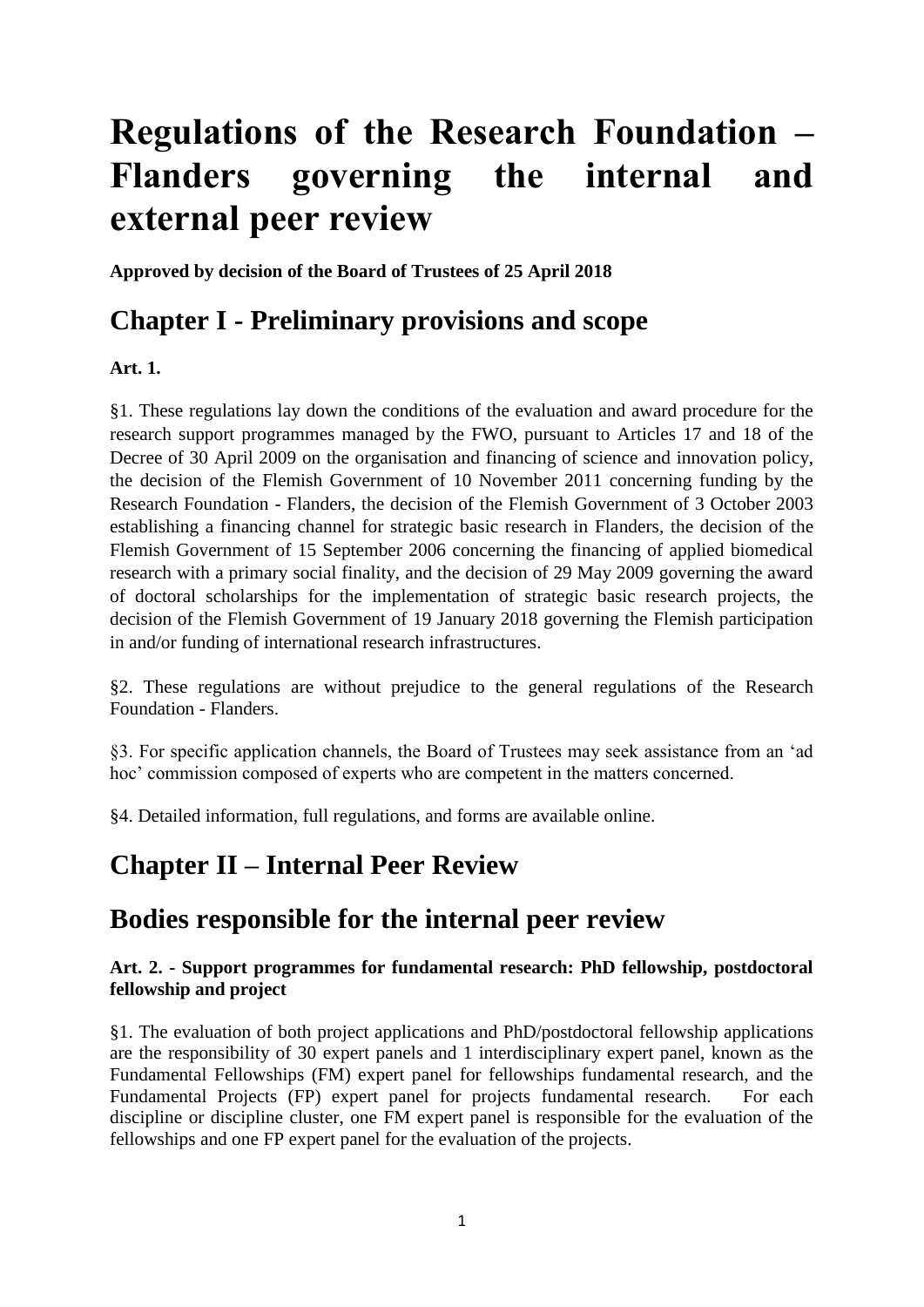The FP and FM expert panels linked to each discipline or discipline cluster are subdivided as follows:

#### **In the domain of Biological Sciences**

- [Bio1: Molecular and Cellular Biology](http://www.fwo.be/nl/het-fwo/organisatie/fwo-expertpanels/gebied-biologische-wetenschappen/bio1-moleculaire-en-cellulaire-biologie/)
- [Bio2: Functional Biology](http://www.fwo.be/nl/het-fwo/organisatie/fwo-expertpanels/gebied-biologische-wetenschappen/bio2-functionele-biologie/)
- [Bio3: Biodiversity and Ecology](http://www.fwo.be/nl/het-fwo/organisatie/fwo-expertpanels/gebied-biologische-wetenschappen/bio3-biodiversiteit-en-ecologie/)
- [Bio4: Applied Biological Sciences](http://www.fwo.be/nl/het-fwo/organisatie/fwo-expertpanels/gebied-biologische-wetenschappen/bio4-toegepaste-biologische-wetenschappen/)

#### **In the domain of Humanities**

- [Cult1: Languages](http://www.fwo.be/nl/het-fwo/organisatie/fwo-expertpanels/gebied-cultuurwetenschappen/cult1-taal/)
- [Cult2: Art, Art History and Literature](http://www.fwo.be/nl/het-fwo/organisatie/fwo-expertpanels/gebied-cultuurwetenschappen/cult2-kunsten-en-literatuur/)
- [Cult3: History and Archaeology](http://www.fwo.be/nl/het-fwo/organisatie/fwo-expertpanels/gebied-cultuurwetenschappen/cult3-geschiedenis-kunstgeschiedenis-en-archeologie/)
- [Cult4: Theology and Religion Sciences](http://www.fwo.be/nl/het-fwo/organisatie/fwo-expertpanels/gebied-cultuurwetenschappen/cult4-theologie-en-religiewetenschappen/)
- [Cult5: Philosophy and Ethics](http://www.fwo.be/nl/het-fwo/organisatie/fwo-expertpanels/gebied-cultuurwetenschappen/cult5-filosofie-en-ethiek/)

#### **In the domain of Social Sciences**

- [G&M1: Sciences of Law and Criminology](http://www.fwo.be/nl/het-fwo/organisatie/fwo-expertpanels/gebied-gedrags-en-maatschappijwetenschappen/gm1-rechtswetenschappen-en-criminologie/)
- G&M2: Economics, Business Economics and Management
- [G&M3: Psychology, Pedagogy, Didactics and Social Work](http://www.fwo.be/nl/het-fwo/organisatie/fwo-expertpanels/gebied-gedrags-en-maatschappijwetenschappen/gm3-psychologie-pedagogiek-onderwijskunde-en-sociaal-werk/)
- [G&M4: Social, Political and Communication Sciences](http://www.fwo.be/nl/het-fwo/organisatie/fwo-expertpanels/gebied-gedrags-en-maatschappijwetenschappen/gm4-sociale-politieke-en-communicatiewetenschappen/)

#### **In the domain of Medical Sciences**

- [Med1: Pharmaceutical Sciences and Medical Biochemistry](http://www.fwo.be/nl/het-fwo/organisatie/fwo-expertpanels/gebied-medische-wetenschappen/med1-farmaceutische-wetenschappen-en-medische-biochemie/)
- Med2: [Genetics, Functional Genome Research, Bio-informatics Science,](http://www.fwo.be/nl/het-fwo/organisatie/fwo-expertpanels/gebied-medische-wetenschappen/med2-genetica-functioneel-genoomonderzoek-bio-informatica-ontwikkelingsbiologie/)  [Developmental Biology](http://www.fwo.be/nl/het-fwo/organisatie/fwo-expertpanels/gebied-medische-wetenschappen/med2-genetica-functioneel-genoomonderzoek-bio-informatica-ontwikkelingsbiologie/)
- [Med3: Microbiology and Immunology](http://www.fwo.be/nl/het-fwo/organisatie/fwo-expertpanels/gebied-medische-wetenschappen/med3-microbiologie-en-immunologie/)
- [Med4: Cancer Research](http://www.fwo.be/nl/het-fwo/organisatie/fwo-expertpanels/gebied-medische-wetenschappen/med4-kankeronderzoek/)
- [Med5: Neuroscience, Clinical Neurology, Psychiatry, Muscoloskeletal Research,](http://www.fwo.be/nl/het-fwo/organisatie/fwo-expertpanels/gebied-medische-wetenschappen/med5-neurowetenschappen-klinische-neurologie-psychiatrie-musculoskeletaal-onderzoek-reumatologie-orthopedie-en-dermatologie/)  [Rheumatology, Orthopedics and Dermatology](http://www.fwo.be/nl/het-fwo/organisatie/fwo-expertpanels/gebied-medische-wetenschappen/med5-neurowetenschappen-klinische-neurologie-psychiatrie-musculoskeletaal-onderzoek-reumatologie-orthopedie-en-dermatologie/)
- [Med6: Cardiovascular System, Respiratory System, Nephrology, Hematology](http://www.fwo.be/nl/het-fwo/organisatie/fwo-expertpanels/gebied-medische-wetenschappen/med6-cardiovasculair-systeem-ademhalingssysteem-nefrologie-hematologie/)
- [Med7: Gastroenterology, Hepatology, Endocrinology, Metabolism and Nutrition,](http://www.fwo.be/nl/het-fwo/organisatie/fwo-expertpanels/gebied-medische-wetenschappen/med7-gastro-enterologie-hepatologie-endocrinologie-metabolisme-en-voeding-reproductie-urogenitaal-systeem/)  [Reproduction, Urogenital System](http://www.fwo.be/nl/het-fwo/organisatie/fwo-expertpanels/gebied-medische-wetenschappen/med7-gastro-enterologie-hepatologie-endocrinologie-metabolisme-en-voeding-reproductie-urogenitaal-systeem/)
- [Med8: Health Sciences](http://www.fwo.be/nl/het-fwo/organisatie/fwo-expertpanels/gebied-medische-wetenschappen/med8-gezondheidswetenschappen/)

#### **In the domain of Science and Technology**

- [W&T1: Mathematical Sciences](http://www.fwo.be/nl/het-fwo/organisatie/fwo-expertpanels/gebied-wetenschap-en-technologie/wt1-wiskundige-wetenschappen/)
- [W&T2: Physics](http://www.fwo.be/nl/het-fwo/organisatie/fwo-expertpanels/gebied-wetenschap-en-technologie/wt2-fysica/)
- [W&T3: Condensed Matter and Physical Chemistry](http://www.fwo.be/nl/het-fwo/organisatie/fwo-expertpanels/gebied-wetenschap-en-technologie/wt3-gecondenseerde-materie-en-fysische-chemie/)
- [W&T4: Chemistry](http://www.fwo.be/nl/het-fwo/organisatie/fwo-expertpanels/gebied-wetenschap-en-technologie/wt4-chemie/)
- [W&T5: Informatics and Knowledge Technology](http://www.fwo.be/nl/het-fwo/organisatie/fwo-expertpanels/gebied-wetenschap-en-technologie/wt5-informatica-en-kennistechnologie/)
- [W&T6: Chemical Engineering, Material Sciences](http://www.fwo.be/nl/het-fwo/organisatie/fwo-expertpanels/gebied-wetenschap-en-technologie/wt6-chemische-ingenieurstechnieken-materiaalkunde/)
- [W&T7: Energy, Electrical Engineering, Electronics and Mechanics](http://www.fwo.be/nl/het-fwo/organisatie/fwo-expertpanels/gebied-wetenschap-en-technologie/wt7-energie-elektrotechniek-elektronica-en-werktuigkunde/)
- [W&T8: Sciences of the Earth and Space](http://www.fwo.be/nl/het-fwo/organisatie/fwo-expertpanels/gebied-wetenschap-en-technologie/wt8-wetenschappen-van-de-aarde-en-de-ruimte/)
- W&T9: Science and Technology of Construction and the Built Environment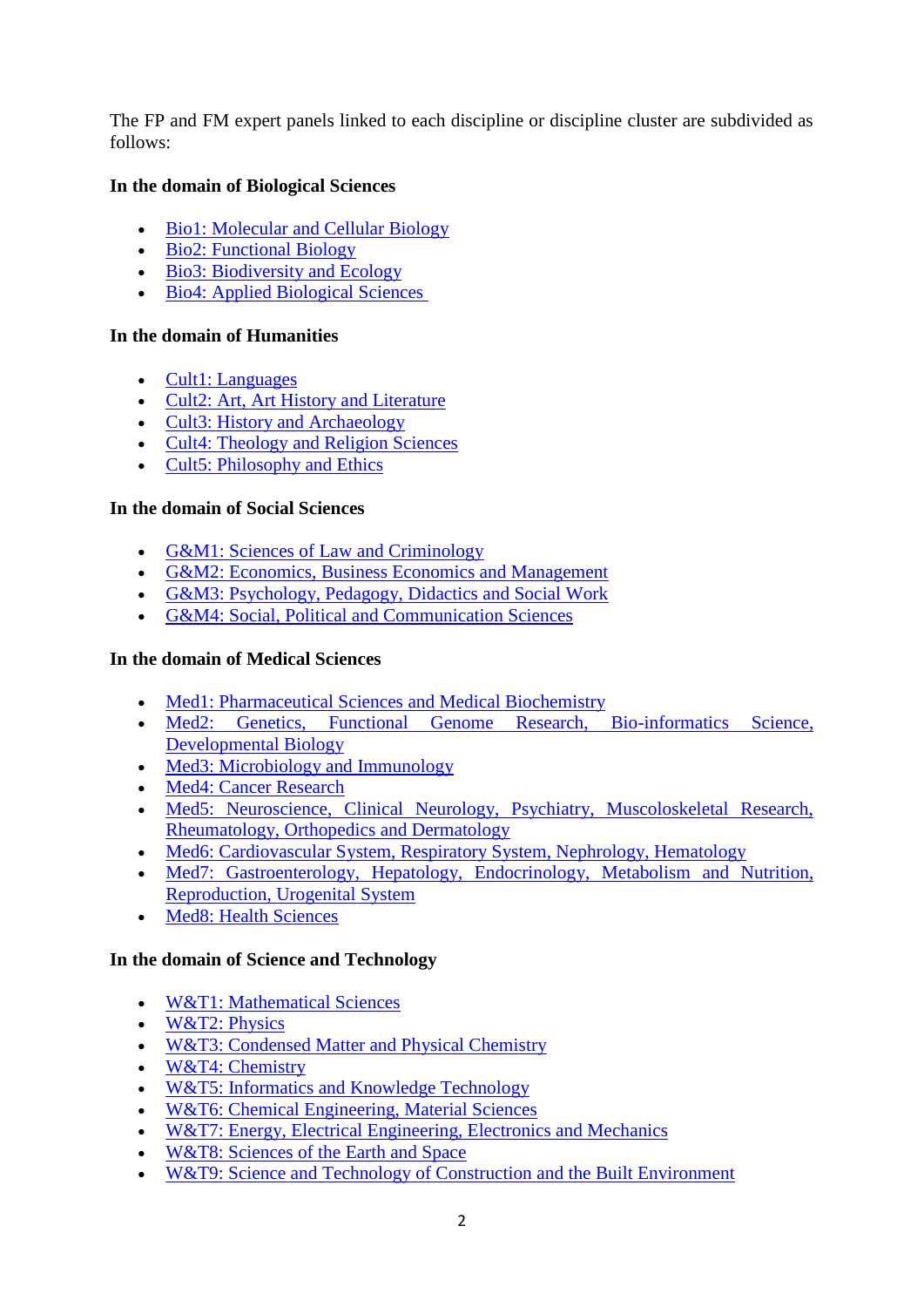#### **Interdisciplinary**

• [Interdisciplinary Expert Panel](http://www.fwo.be/nl/het-fwo/organisatie/fwo-expertpanels/interdisciplinair-expertpanel/)

§2. The FP and FM expert panels are each composed of maximum twelve members that are associated with a university, a scientific research institute and/or an entity conducting research at another institute or organisation. The Board of Trustees may, on the proposal of the FWO administration, exceptionally deviate from the specified maximum number of members.

An expert panel is chaired by a scientific chair, who is appointed by the Board of Trustees and is a panel member with a non-Flemish affiliation, and an administrative chair, who is designated from the FWO administration. In appointing the scientific chairs, the aim is to ensure that no more than two-thirds of all scientific chairs are of the same gender.

§3. Members are appointed by the Board of Trustees.

The Board of Trustees bases its decision on advice from the domain board for the respective scientific domains, which are composed of the scientific chairs of the relevant FP and FM expert panels.

The FWO administration submits proposals for the composition of the panels to the domain boards. It may propose candidate members based, among other things, on spontaneous applications from candidates, relevant databases or proposals from existing FP and FM expert panel members. The scientific chair of each panel shall, prior to consultation within the domain board, consult the relevant panel about the vacancies to be filled in that panel.

All candidate panel members are evaluated for their scientific expertise by the Expertise Centre for R&D Monitoring (ECOOM).

All candidate members shall be researchers of at least postdoctoral or equivalent level.

The first criterion for appointment as panel member is scientific excellence. As a rule, the candidate member should belong to the top 30 percent of experts, the reference group being all experts in Belgium that are active in the same discipline(s). Any deviation from this rule shall be duly justified. The second criterion for appointment as panel member is that no more than two-thirds of the appointed members across all panels of the same application programme, should be of the same gender.

In composing the panels, attention shall also be paid to the complementarity between the expertises related to the (sub)disciplines covered by the panel and to avoiding a concentration of institutions to which the panel members are affiliated.

§4. The majority of members of an FP and FM expert panel must not be or have been affiliated to an institution of the Flemish Community (by way of a professional appointment, guest professorship or as a voluntary collaborator) during or within a period of three years preceding their membership.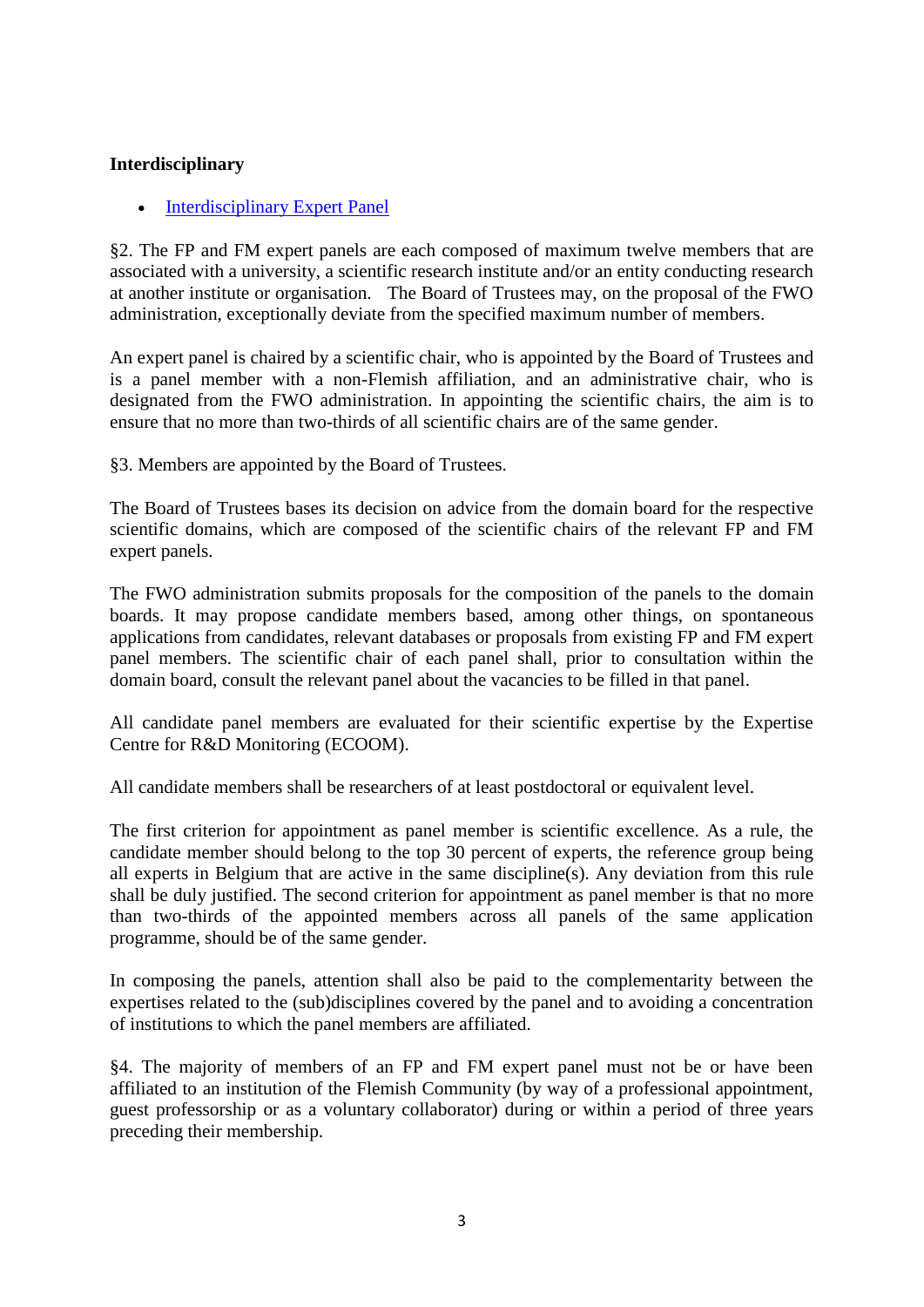§5. Throughout the term of their membership, panel members must in principle be appointed for at least 50 percent at a university, scientific institution and/or entity involved in scientific research at another institution or organisation.

The Board of Trustees may allow deviations from this principle for reasons of scientific expertise.

§6. Membership of an FP and an FM expert panel is personal and non-transferable. The membership term of an FP and an FM expert panel is three years. This term may be renewed once. The Board of Trustees may temporarily replace a member, yet the membership term will not be extended by the duration of such replacement. A member may be replaced only once per appointment term and per application channel. Panel members cannot renew their seats until three years after the end of a first term that has not been renewed or three years after the end of a second term.

§7. Panel members who have submitted a project application as supervisor or co-supervisor or who are acting as (co-)supervisor or as department head for a fellowship application that will be handled by the panel of which they are a member, are not allowed to sit on that panel during the relevant application round.

§8. Each expert may only sit on one discipline-specific FP or FM expert panel, with the exception of the interdisciplinary panel, the membership of which may be combined with that of another expert panel.

§9. Panel members who fail to comply with the code of conduct, as stipulated in these regulations, may be dismissed or suspended from the FP or FM expert panel by the research policy working group. The Board of Trustees acts as the appeal body.

§10. Membership of an FP and FM expert panel is incompatible with the position of rector, vice rector, director or manager research policy at a host institution eligible at FWO or with membership of the Board of Trustees of the FWO.

§11. Emeriti can sit on an FP and FM expert panel if they are still actively involved in scientific research. This activity is established on the basis of their publications in the relevant scientific domain.

#### **Art. 3- PhD fellowships strategic basic research (SB)**

§1. The evaluation of applications for a PhD fellowship strategic basic research is the responsibility of SB expert panels on the basis of different scientific themes. These scientific themes are defined by the Board of Trustees.

§2. Members of SB expert panels are affiliated with a university, a scientific research institute, an entity conducting research at another institution or organisation, or a company active in research and development.

§3. Members are appointed by the Board of Trustees.

The FWO administration presents panel composition proposals to the Board of Trustees. It may propose candidate members based, for example, on spontaneous applications from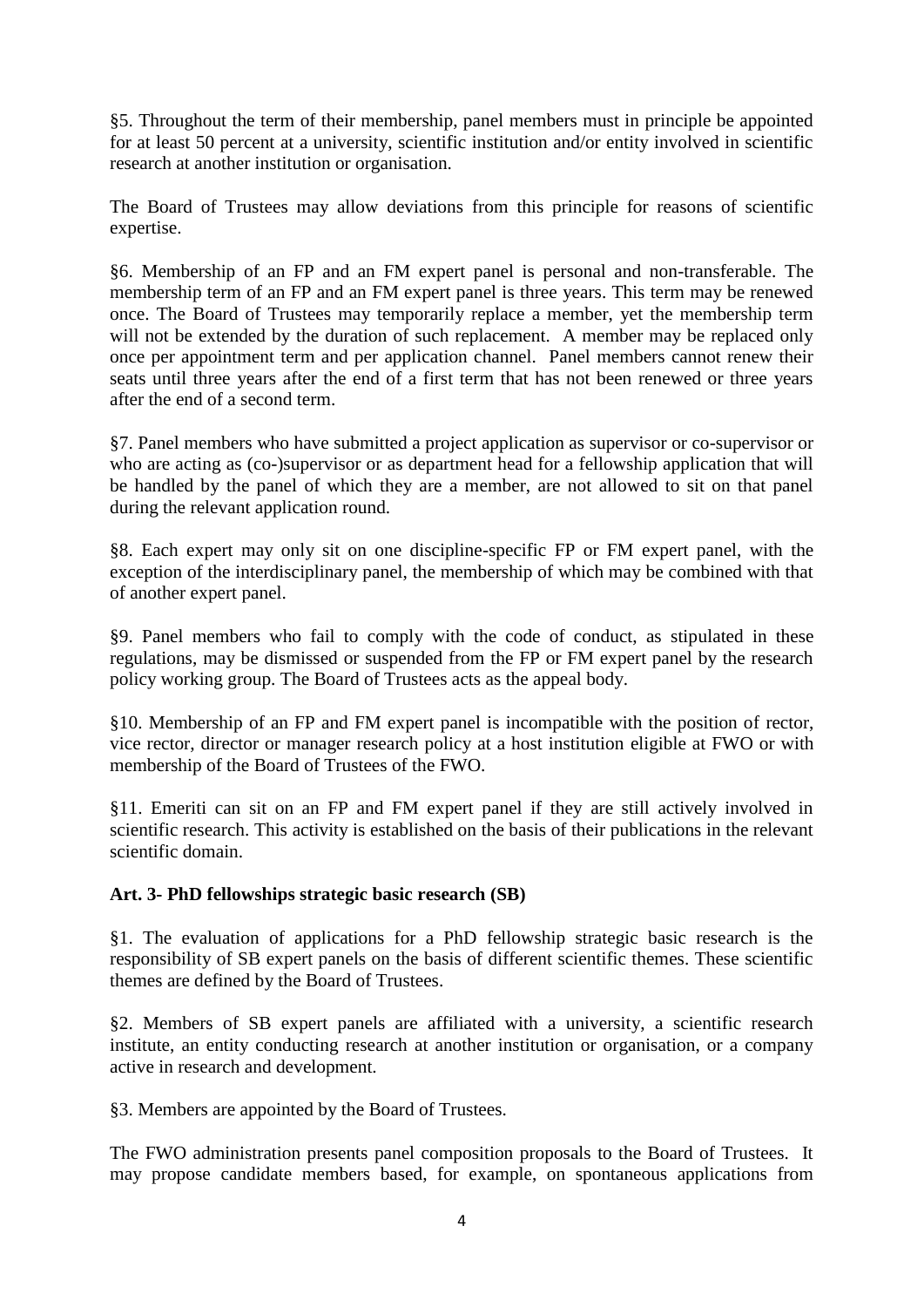candidates, use of relevant databases, or on the proposal of existing expert panel members or of the Agency for Innovation and Entrepreneurship (VLAIO).

All candidate members have obtained a PhD or equivalent.

At least one-third of the total number of appointed members are directly involved in research and development in the business enterprise sector.

At least one-third of the appointed members are affiliated with a higher education institution or research centre. The first criterion for appointment as panel member is scientific excellence. The aim is to ensure that panel members affiliated to a university belong to the top 30 percent of experts, the reference group being the experts in Belgium that are active in the same discipline(s).

For the appointment of panel members, the aim is to ensure than no more than two-thirds of the appointed members across all panels are of the same gender.

In composing the panels, attention shall also be paid to the complementarity between the (sub)disciplines covered by the panel and to avoiding a concentration of institutions to which panel members are affiliated.

§4. The majority of members of the SB expert panels must not be or have been affiliated to an institution of the Flemish Community (by way of a professional appointment, guest professorship or as a voluntary collaborator) or to a Flemish business establishment of a company during or within a period of three years preceding their membership.

§5. The scientific themes, the membership and/or the number of members of the SB expert panels may be reviewed annually by the Board of Trustees in relation to trends in the number of applications and/or subjects of the project proposals.

Where necessary due to the number of applications per scientific theme, the Board of Trustees may split up a scientific theme over several panels or combine several themes into a single panel.

§6. Membership of the SB expert panels is personal and non-transferable. The membership terms is three years. This term may be renewed once. Panel members cannot renew their seats until three years after the end of a first term that has not been renewed or three years after the end of a second term.

The Board of Trustees may temporarily replace a panel member. A panel may be supplemented ad hoc with additional members based on the correspondence between the submitted subjects and the expertise available within the SB expert panel.

§7. Panel members who are (co-)supervisors of a fellowship application that will be handled by the SB panel of which they are a member, are not allowed to sit on that panel during the relevant application round.

§8. Any expert may only be a member of one single discipline-specific SB expert panel.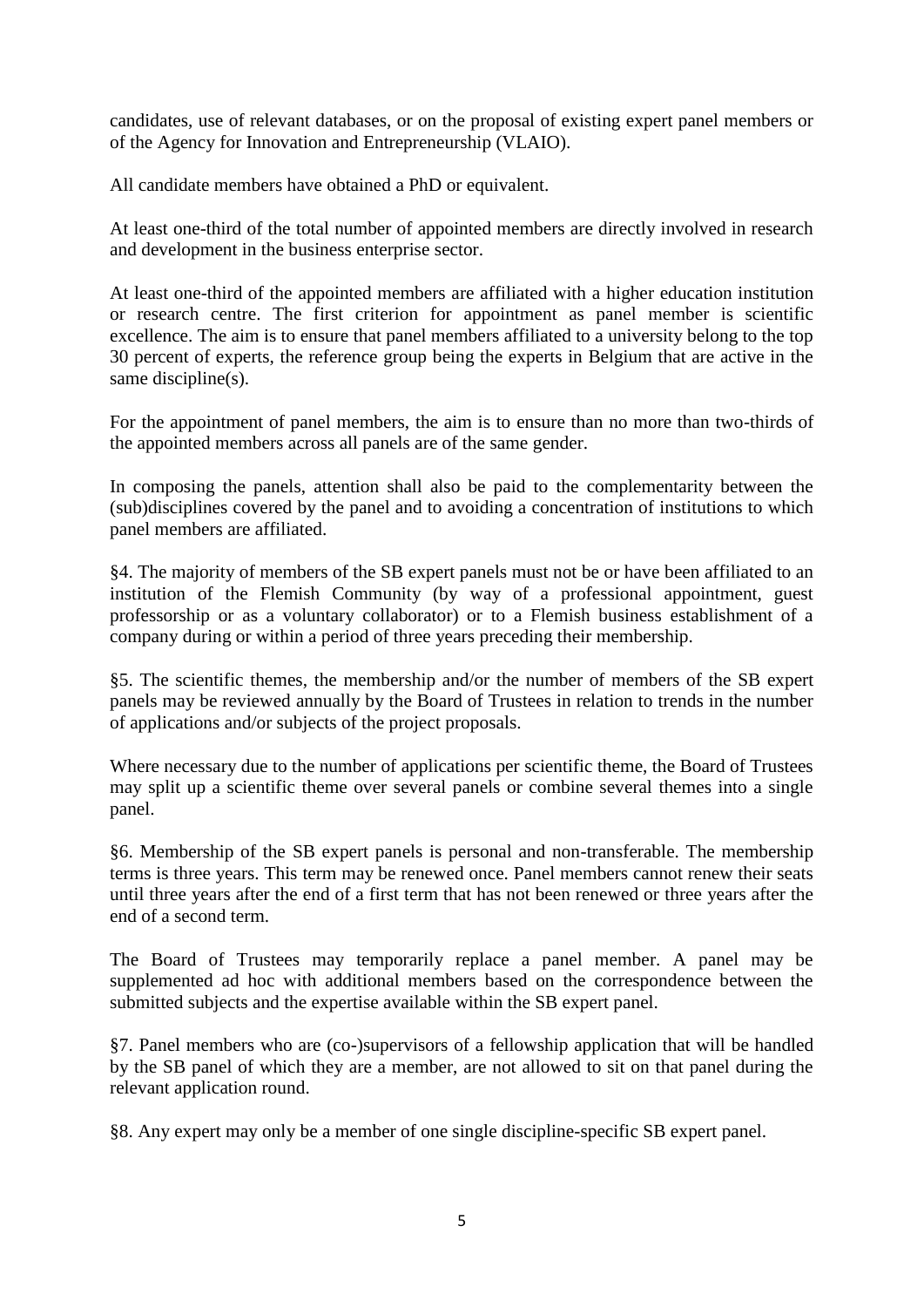§9. Panel members who fail to comply with the code of conduct as set out in these regulations may be dismissed or suspended from the SB expert panel by the research policy working group. The Board of Trustees acts as the appeal body.

§10. Membership of an SB expert panel is incompatible with the position of rector, vice rector, director or manager research policy at a host institution eligible at FWO or with membership of the FWO Board of Trustees.

§11. Emeriti may sit on an SB expert panel if they are still actively involved in research. This activity is established on the basis of their publications in the relevant scientific domain.

§12. Each SB expert panel is overseen by a representative of the FWO, who acts as moderator.

### **Evaluation procedures - internal peer review**

#### **Art. 4. - Evaluation procedure for PhD fellowship fundamental research and PhD fellowship strategic basic research**

§1. The evaluation of calls for PhD fellowship fundamental and PhD fellowship basic research is comprised of two steps.

In step one, the FM or SB expert panel makes a pre-selection of the candidates based on the application file, using three internal evaluation reports, to be drawn up by panel members acting as internal evaluators, as input for the discussions. If the scientific chair deems that additional evaluation is necessary, an extra internal evaluation report may exceptionally be requested.

In step two, the selected applicants give an oral presentation of their research proposal and the candidates are interviewed by the panel members. After all selected candidates have been heard and evaluated, the FM or SB expert panel draws up a ranking of the candidates to whom it wishes to offer a fellowship.

§2. The evaluation of PhD applications is based on the criteria set out below. These criteria are specified in the call and application documents and the score grids, and used during the evaluation process.

#### §2.1. - **fellowships fundamental research**

Applications are evaluated on the criteria 'candidate' and 'project'.

In step one, the candidate is evaluated based on the study results, motivation and relevant competencies.

In step two, the candidate is evaluated based on the potential ability to independently carry out doctoral research, including reasoning skills, critical thinking skills, scientific knowledge, and insight into the project.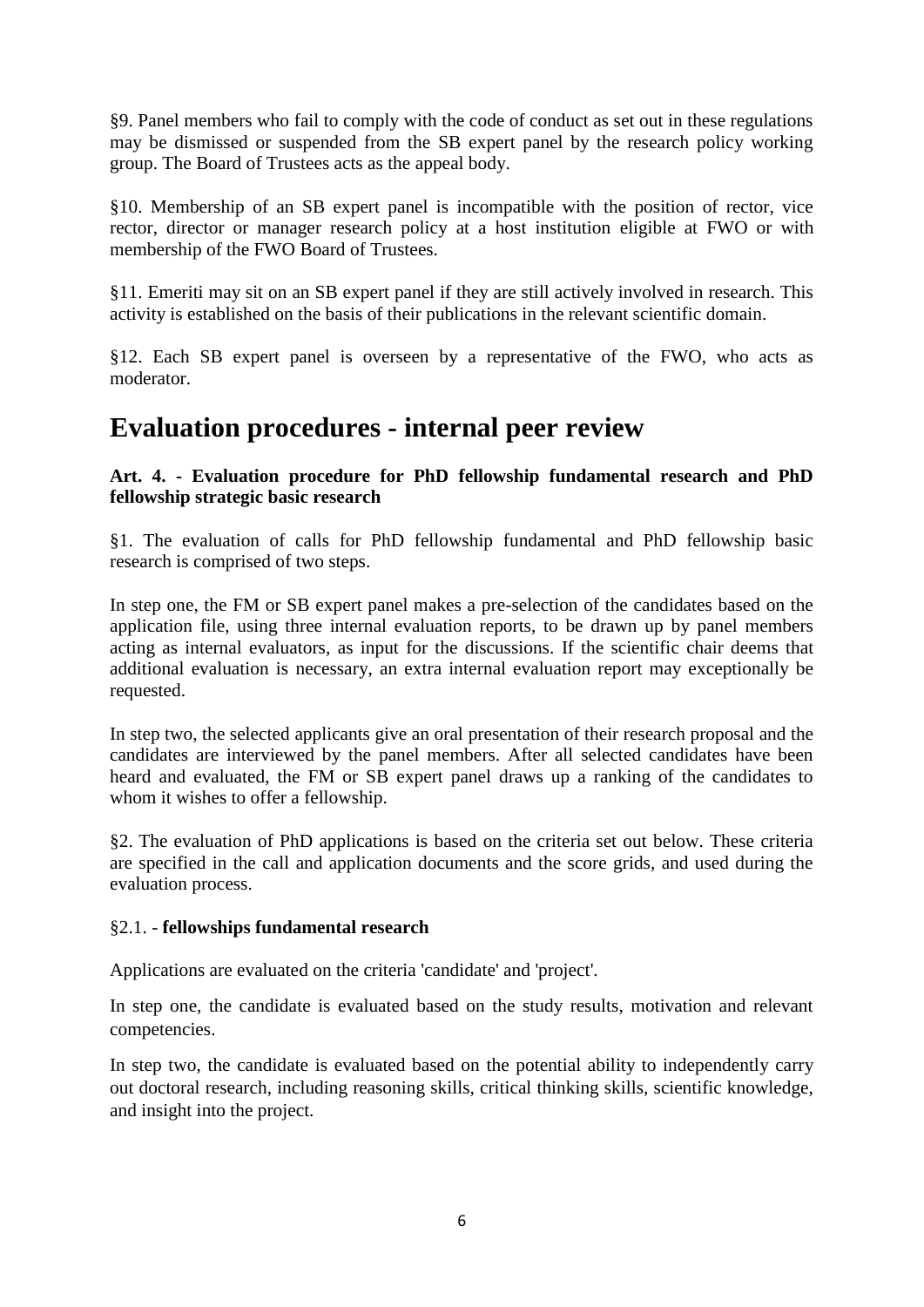In both steps, the project is evaluated based on the scientific quality and relevance of the research project, the innovative character of the project, the quality of the research approach, and the feasibility of the project.

#### §2.2. **- fellowships strategic basic research**

Applications are evaluated on the criteria 'candidate', 'project' and 'application potential'.

In step one, the candidate is evaluated based on the study results, motivation and relevant competencies.

In step two, the candidate is evaluated based on the potential ability to independently carry out doctoral research as an innovation-oriented researcher, including reasoning skills and critical thinking skills, scientific knowledge, and insight into the project and into the application potential.

In both steps, the project is evaluated based on the scientific quality and relevance of the research project, the innovative character of the project, the quality of the research approach, and the feasibility of the project.

In both steps, the valorisation potential, or the strategic importance of the research project for the long-term potential of innovative applications with economic added value, is evaluated for the strategic importance of the research approach for the anticipated applications (relevance) and of the potential applications for potential users (impact).

§3. All files will be sent to all panel members, who are expected to read every application.

§4. In principle, each application will be thoroughly evaluated by three panel members. They will prepare a concise internal evaluation report that is based on a template with the evaluation criteria. The evaluation criteria are also calibrated and described in the score grid, which is an integral part of the template.

The internal evaluation reports are made available to the other panel members. The panel's attention is drawn to significant variations between final scores of internal evaluation reports. Internal evaluation reports are strictly confidential and only circulated within the FM or SB expert panel.

One of the three internal evaluators acts as rapporteur, who is responsible for the content of the feedback report to be sent to the applicant.

§5. An internal evaluator assigns scores to the criteria 'candidate' and 'project', and, for fellowships strategic basic research, also to the criterion 'valorisation potential'.

The final score of an internal evaluator is based on a weighting of the sub-scores. For fellowships fundamental research, the criterion 'candidate' has a weight of 60 per cent and the criterion 'project' a weight of 40 per cent. For fellowships strategic basic research, the criterion 'candidate' has a weight of 60 per cent, the criterion 'project' a weight of 20 per cent and the criterion 'valorisation potential' a weight of 20 per cent.

§6. After all internal evaluation reports have been submitted, the applications are discussed by the full FM and SB expert panels and, based on the scores and subsequent ranking, selected or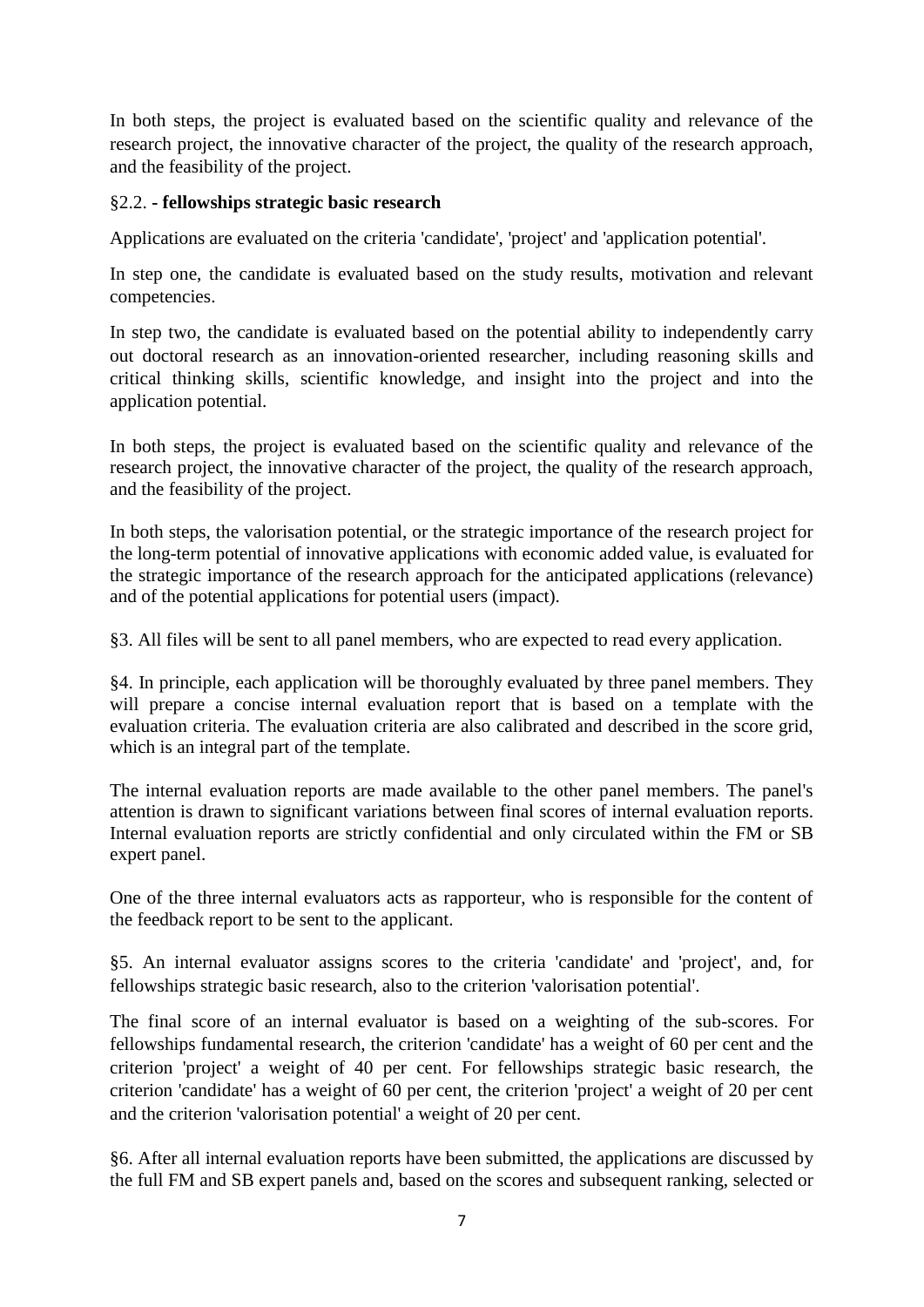not selected for step two. Selected candidates will be invited well in advance for the oral presentation and the interview. For the maximum of candidates to be invited see paragraph 11 of this article.

§7. In step two of the evaluation, the candidates take an oral examination. This examination consists of a short presentation and an interview in the form of a conversation between the panel members and the candidate on the application.

§8. After the interview, the panel members assign, by consensus, a score to the evaluation criteria 'candidate' and 'project', and for fellowships strategic basic research, also to the criterion 'valorisation potential'.

§9. After the interviews, the candidates per FM or SB expert panel are ranked on the basis of a weighted final score, based on the assigned scores for the evaluation criteria 'candidate' and 'project', and, for fellowships strategic basic research, also for 'valorisation potential'. To calculate the weighted final score, the criteria are weighted as set out in paragraph 5 of this article.

§10. Maximum 90 percent of the fellowships to be awarded are distributed over the panels in proportion to the number of eligible candidates per FM or SB expert panel. In each FM or SB expert panel, these fellowships constitute the 'panel quota', i.e. the maximum number of fellowships to be awarded directly.

§11. In each FM or SB expert panel, the maximum number of candidates to be invited for the interview, based on the pre-selection, is twice the panel quota.

§12. Fellowships from the panel quota are awarded directly to the highest ranked candidates, provided they have obtained at least a predetermined minimum score for each evaluation criterion. The FWO determines these minimum scores for each call and prior to the start of the interviews.

§13. Upon completion of all interviews, the remaining fellowships, i.e. minimum 10 percent of the total number, possibly supplemented with non-awarded fellowships from the panel quota, are awarded based on a ranking of the remaining interviewed candidates from all FM or SB expert panels. This ranking is based on the weighted final scores that were standardised per FM or SB expert panel. Each FM or SB expert panel decides, without disturbing the ranking, which candidates qualify for a fellowship.

§14. After step two, a general conclusion about the strengths and weaknesses of each application, as established by the full FM or SB expert panel, is formulated. For each application, one of the internal evaluators is responsible as rapporteur for the formulation of this feedback.

§15. The FM or SB expert panels shall endeavour to take all decisions by consensus, failing which the decision shall be taken by a simple majority.

#### **Art. 5. - Evaluation procedure for junior and senior postdoctoral fellowships**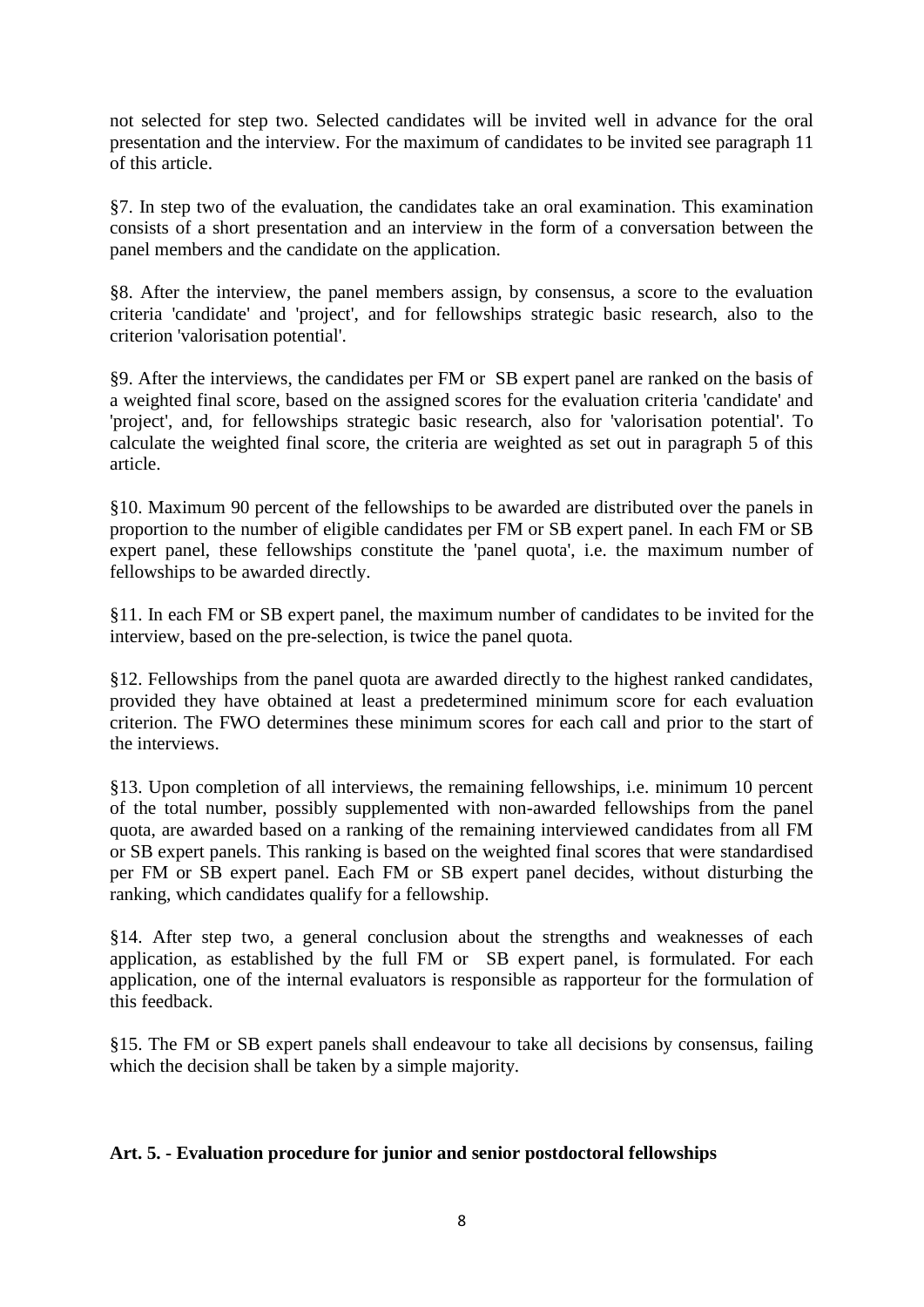§1. The junior postdoctoral fellowship and the senior postdoctoral fellowship constitute two distinct application programmes with distinct evaluation and selection procedures.

§2. The internal evaluation of postdoctoral fellowship applications takes place in two steps, as set forth in paragraph 1 of article 4, unless otherwise set forth in this article, and based on the criteria set forth below. These criteria are specified in the call and application documents, and used during the evaluation process.

In step one, the candidate is evaluated on the basis of his/her scientific contribution, motivation and relevant competencies.

In step two, the candidate is evaluated on the basis of his/her competence as an independent researcher at postdoctoral level, consisting of motivation, vision of his/her own professional future, reasoning skills, critical thinking skills, scientific knowledge, and insight into the project.

In both steps, the project is evaluated based on the scientific quality and relevance of the research project, the innovative character of the project, the quality of the research approach, and the feasibility of the project.

§3. The evaluation procedure as described in paragraphs 3 through 15 of article 4 applies also to postdoctoral fellowships, where appropriate. To calculate the final score, the criteria 'candidate' and 'project' are weighted as set forth in paragraph 5 of article 4 for fellowships fundamental research.

§4. In derogation of paragraphs 1 and 4 of article 4, two panel members act as internal evaluator in addition to the two external reviewers.

In derogation of the provisions in paragraphs 3 and 6 of article 4, each postdoctoral fellowship application is evaluated by two external reviewers to be selected and appointed by the FWO. If the scientific chair deems that additional evaluation is necessary, an extra external evaluation report may exceptionally be requested.

§5. In derogation of paragraphs 4 and 14 of article 4, in addition to the two internal evaluators, a third panel member acts as rapporteur who prepares a synthesis of the two internal evaluation reports and the two external evaluation reports of the external reviewers for the subsequent pre-selection by the panel.

The rapporteur takes into account the scores of both the external reviewers and the internal evaluators for proposing the final scores in the pre-selection phase of an application. The full panel decides on the final scores of an application in both steps of the evaluation.

The rapporteur is also responsible for the content of the feedback report to be sent to the applicant.

#### **Art. 6. – Projects fundamental research**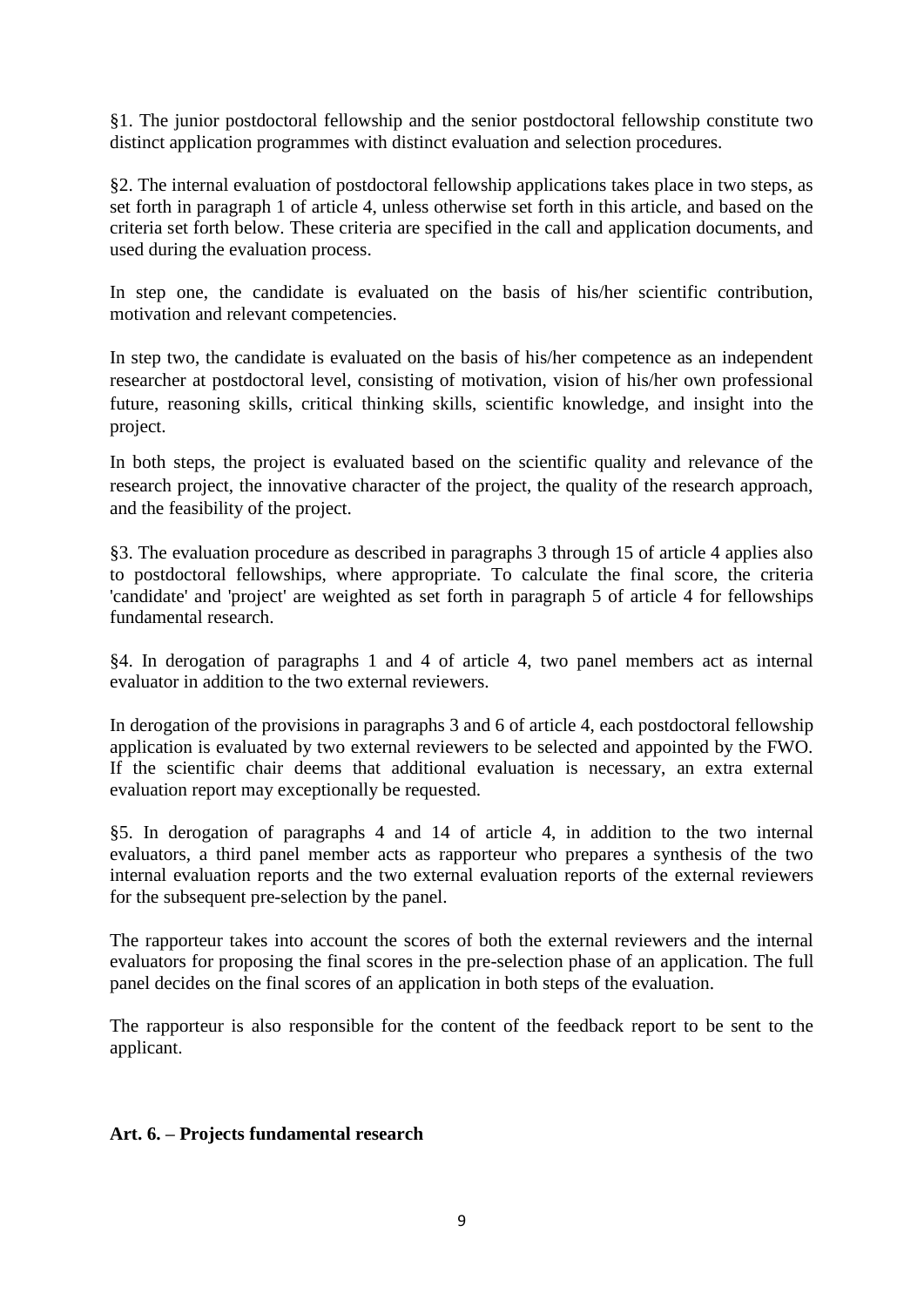§1. The junior project fundamental research and the senior project fundamental research constitute two distinct application programmes with distinct evaluation and selection procedures.

§2. The evaluation of calls for projects fundamental research is carried out by the FP expert panel on the basis of the submitted applications.

§3. The evaluation criteria, as specified in the call and application documents and applied during the evaluation process, for projects fundamental research, consist of the scientific level of the supervisor and the co-supervisor, and the group of researchers involved in the proposed project as described in the application (hereinafter called 'research team'), the scientific quality and relevance of the research project, the innovative character of the project, the quality of the research approach, and the feasibility of the project.

The requested project budget is not a criterion, but a matter on which the panel provides advice for the subsequent allocation of financial resources to the selected projects by the Board of Trustees.

§4. All files will be made available to all panel members, who are expected to read every application.

§5. In principle, each application is thoroughly evaluated by two panel members. They will prepare a concise preliminary report to be based on a template with the evaluation criteria. The evaluation criteria are specified in the score grid that is provided to the panel members. If the scientific chair deems that additional evaluation is necessary, an extra internal evaluation report may exceptionally be requested.

The internal evaluation reports are made available to the other panel members. The panel's attention is drawn to significant variations between final scores of internal evaluation reports. Internal evaluation reports are strictly confidential and remain within the panel.

§6. In addition, each project application is evaluated by two external reviewers, to be selected and appointed by the FWO. If the scientific chair deems that additional evaluation is necessary, an extra external evaluation report may exceptionally be requested.

§7. Both the internal evaluation reports and the external evaluation reports are sent to the applicant, who can then provide a substantiated response relating to the elements in the evaluation which, in the applicant's opinion, are demonstrably incomplete or incorrect.

§8. An internal evaluator and an external reviewer assign a score to the following criteria: supervisor, co-supervisor, research team, scientific quality and relevance of the research project, innovative character of the project, and quality of the research approach and feasibility of the project. In the final score, the elements 'supervisor, co-supervisor and research team' together have a weight of 25 per cent and the elements 'scientific quality and relevance of the research project, innovative character of the project, and quality of the research approach and feasibility of the project' together count for75 per cent of the score.

§9. For each application, a panel member acts as rapporteur, who, for subsequent evaluation by the full panel, prepares a summary of the two internal evaluation reports, the two external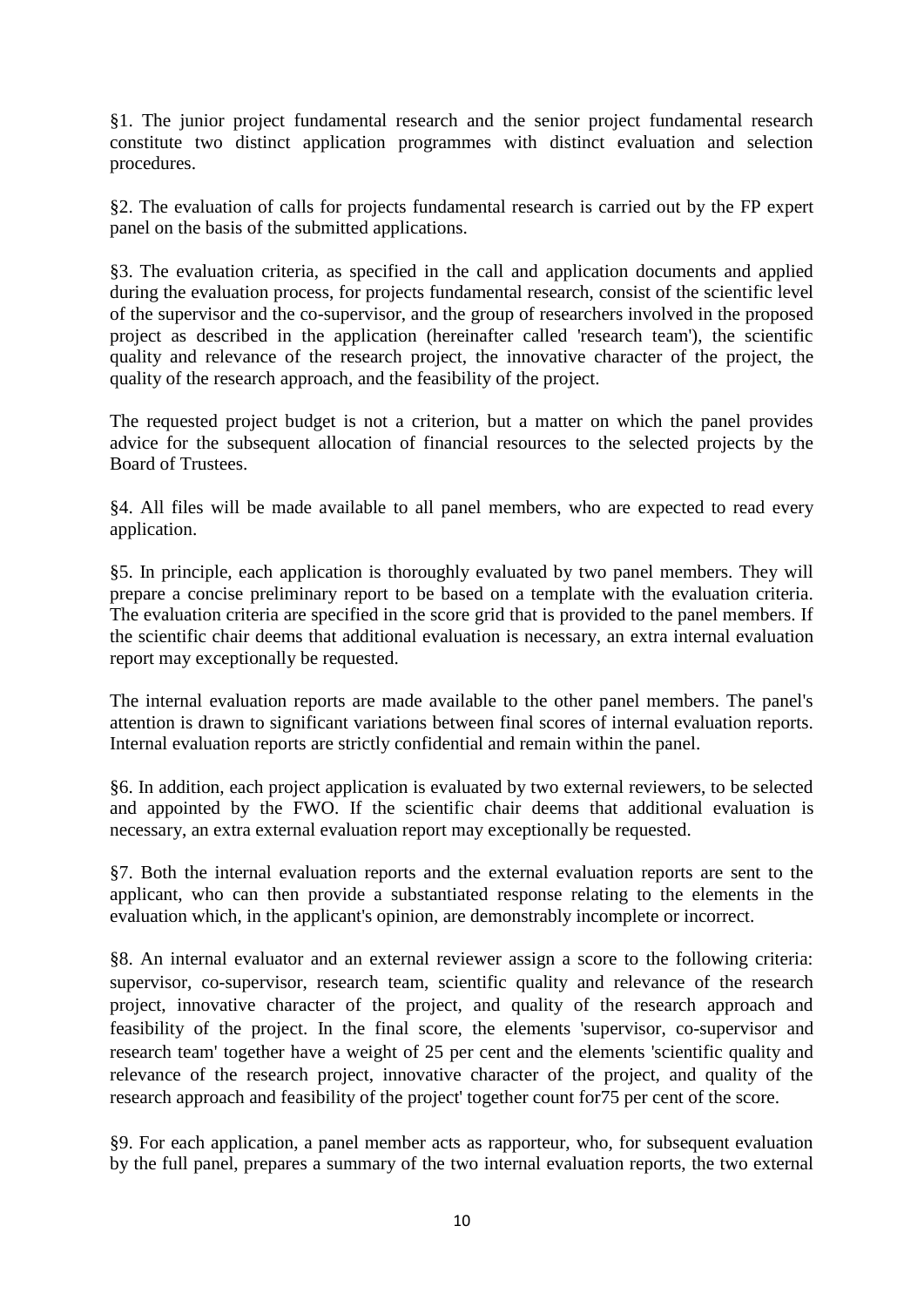evaluation reports and the responses by the applicant(s). The rapporteur also proposes scores based on this summary.

The rapporteur takes into account the scores of both the external reviewers and the internal evaluators for proposing the final scores of an application. The full panel decides on the final scores of an application.

The rapporteur is also responsible for the content of the feedback report to be sent to the applicant.

§10. The FP expert panels shall endeavour to take all decisions by consensus, failing which the decision shall be taken by a simple majority.

#### **Art. 7. – Evaluation procedure SBO projects**

§1. Expert panels advise the Board of Trustees of the FWO on the funding decision relating to each project proposal. The expert panels may obtain the written advice of experts. In addition, the Board of Trustees may appoint steering committees of external experts for both finality parts, which shall draw up a final ranking and selection proposal based on the results of the individual expert panels. The Board of Trustees is authorised to determine the number, composition and operation of these panels.

Two FWO representatives/policy officers act as moderator at the meeting of the expert panels and steering committees.

§2. The internal peer review of the SBO project proposal proceeds via a two-stage process and is conducted by i) SBO expert panels and ii) steering committees, respectively.

§3. A single thematic SBO expert panel may handle project applications from both SBO programme finalities (economic and societal ) within broadly defined scientific domains.

§3.1. The SBO expert panels are composed of academic experts with a translational/applied background, supplemented with experts with an industrial/societal background. Expert panel members shall have a senior scientific/business-oriented and/or socio-economic background and a generalist profile. For panels addressing applications with both an economic and a societal finality, this dual finality shall be taken into account in the panel composition.

The SBO expert panels formulate a written advice to the SBO steering committees (§4), based on the project proposal, the external peer reviews and the rebuttal of the applicant. This advice consists of the consensus scores for the various evaluation criteria set forth in the SBO decree, and the qualitative substantiation of these scores.

§3.2. To achieve a sound balance between acquired expertise, continuity and innovation, semi-permanent panels are used: these panels are made up of a core panel, which is appointed for 3 years (renewable once for 3 years), supplemented with members that are selected ad hoc based on the correspondence between the submitted topics and the available expertise. The SBO expert panels shall not contain members who are active at Flemish research centres. This rule also applies to persons having fulfilled an active or advisory role at a Flemish research centre less than 3 years ago. No more than two-thirds of the members of an SBO expert panel may be of the same gender. The topics, composition and/or number of members of these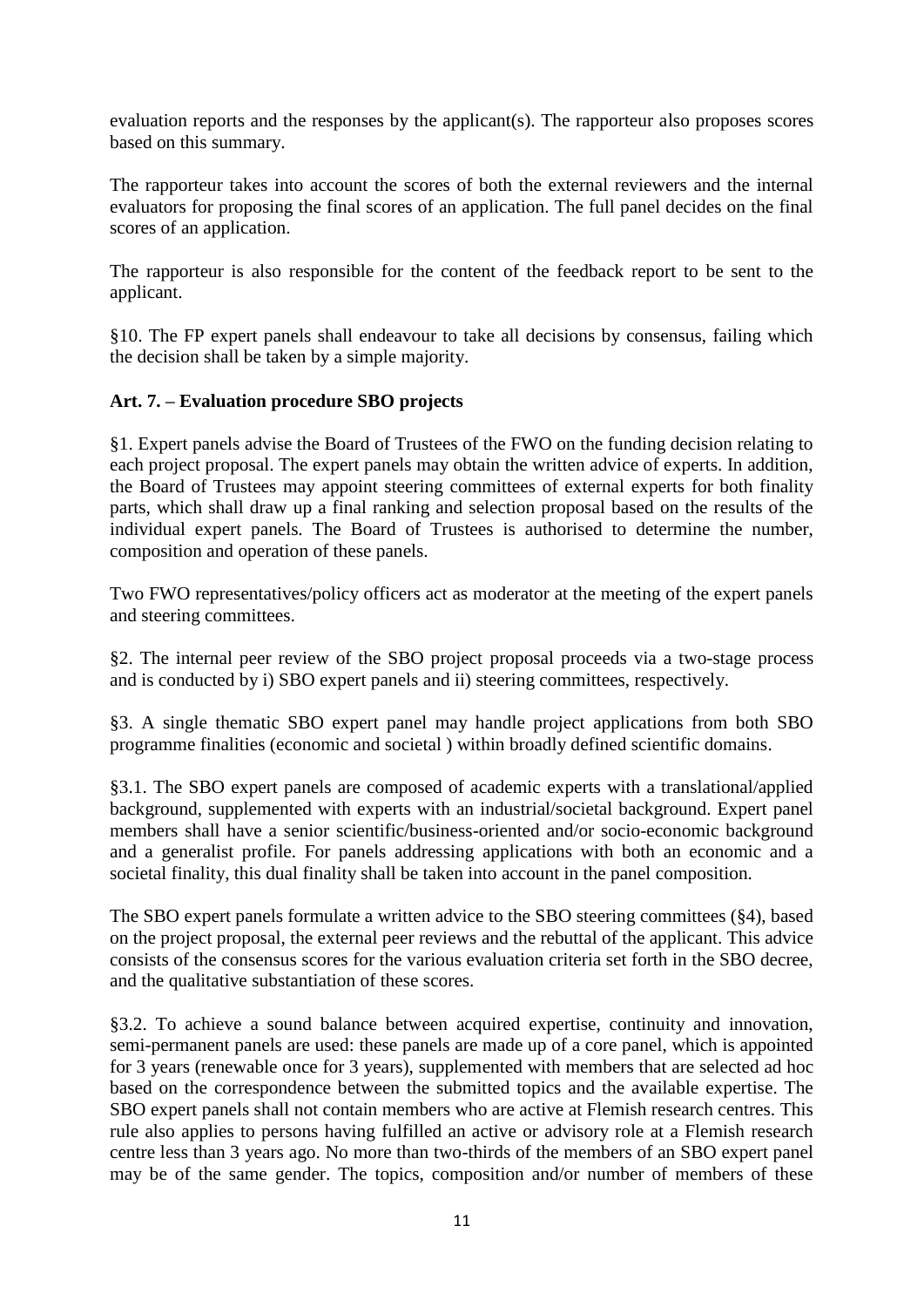panels may be revised annually by the FWO on the basis of the number of submissions, trends in the scientific topics of the project proposals, evaluation of the panel meetings and/or necessary expertise for the proper operation of the SBO expert panels. Proposals for revision of the panel composition must be submitted to the FWO Board of Trustees for approval.

§3.3. The SBO steering committees (see §4), assisted by the FWO administration, shall, where appropriate in joint consultation (cf. panels dealing with both finalities), formulate proposals for the composition of these thematic SBO expert panels. The panel members are appointed as members of a thematic SBO expert panel through ratification by the Board of Trustees.

§3.4. The research themes of the various panels will be announced when the SBO call is launched. Based on the scientific field in which their project proposal is situated, applicants must specify the SBO expert panel that should handle their application. The scientific theme will determine this choice. Where necessary due to the number of applications per scientific theme, the FWO reserves the right to split up themes over several panels or, if not enough applications are received around a particular theme, to merge expert panels. Where deemed appropriate for proper evaluation, the FWO may have the application assessed by another panel. The latter is subject to approval by the applicant of the project proposal concerned.

§4. Two steering committees (one committee for each finality part: SBO-E and SBO-M) are involved. With delegation of authority from the Board of Trustees, these commissions shall ensure 1) the appointment of (inter)national evaluators for the external peer review; 2) the formulation of advice on the composition of the thematic SBO expert panels (cf. §3.4.) and 3) the formulation of advice on the final ranking and selection based on the results of the individual thematic SBO expert panels. The activities of each of these commissions comprise the assessment, modification and/or ratification of the evaluation reports and scores of the individual SBO expert panels. The deliberation leads to a written advice to the Board of Trustees and feedback to the applicants.

This advice consists of two parts, one being an overview of the applications that are considered to be eligible for funding and those that are not, and the other being a ranking based on excellence across the two assessment dimensions (scientific and utilisation). Based on the advice of the steering committees and the available budget, the Board of Trustees shall subsequently decide on allocation of SBO support.

§4.1. The SBO steering committee is made up of experts with an academic or non-academic background, representing various scientific and socio-economic research domains. The committee members are selected in such a way that the respective committee as a whole possesses the necessary expertise in a broad range of societal and/or economic applications of innovative products, processes and services, scientific research and/or policy. To ensure maximum complementarity with the SBO expert panels, the members must in particular be skilled in the evaluation of the utility prospects of the project proposals: potential uses of the results in the longer term under the assumption of further research by economic, societal, or governmental actors. Here, too, the aim is to ensure that maximum two-thirds of the members are of the same gender.

§4.2. The independent functioning of the steering committees must also be ensured. This implies that members of Flemish research centres cannot sit on the committees. Similarly,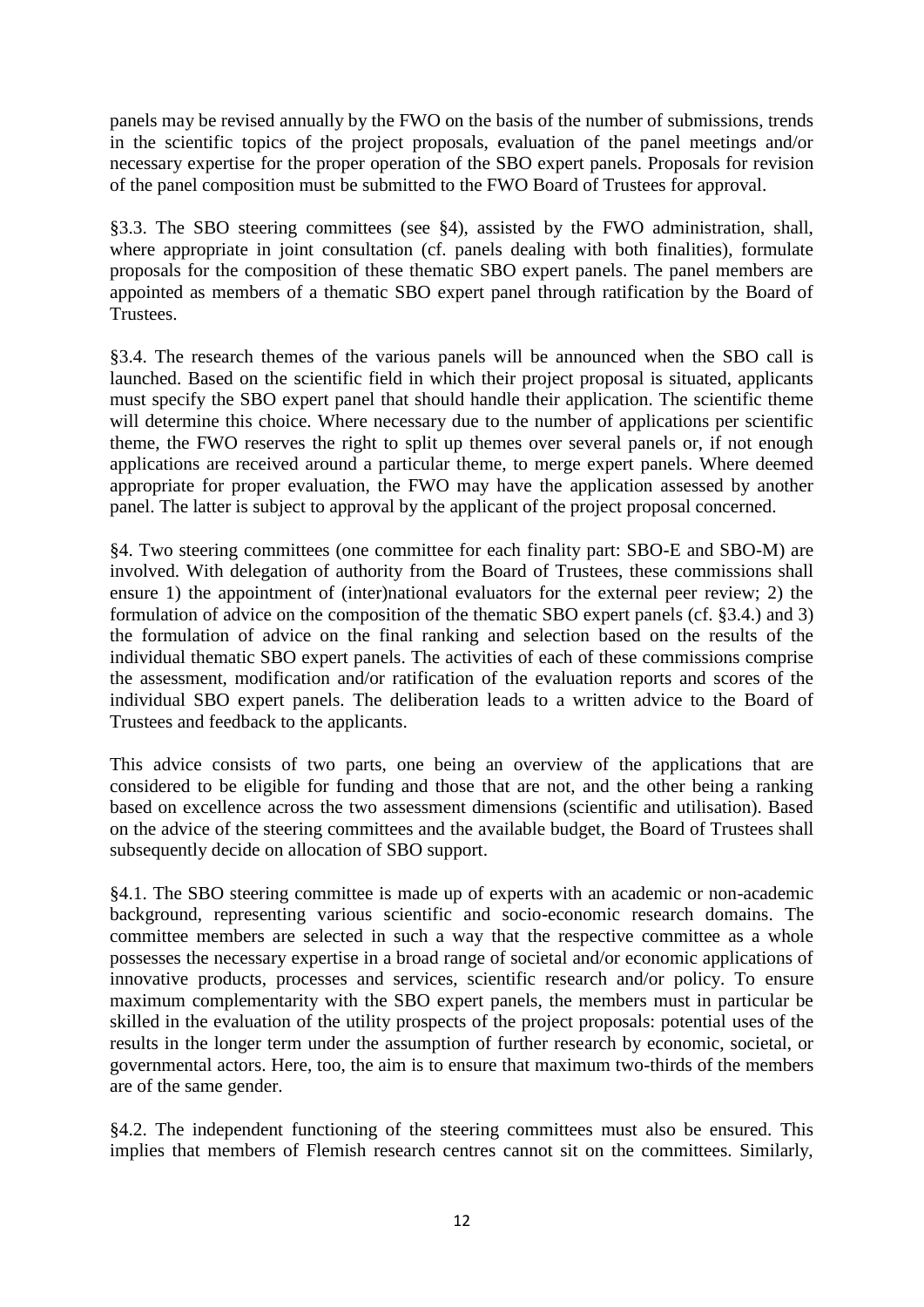membership is not possible for persons having occupied an active or advisory role at Flemish research centres less than three years ago.

§4.3. For the SBO-M commission, for the purpose of evaluating the societal context of the societal valorisation/utilisation in Flanders, committee members are also recruited from Belgium and/or the Netherlands.

§4.4. Members of the steering committee are appointed for a 3-year term, which may be renewed once for a further 3 years.

§4.5. The FWO Board of Trustees shall decide on the composition of the steering committee for each of both finality parts.

#### **Art. 8 – Evaluation procedure TBM**

#### **Selection criteria**

§1.1 The TBM score grid is divided into two dimensions: a scientific dimension and a utilisation dimension. Both dimensions have an equal weight and each consists of 7 criteria:

W. Scientific value

W1. Focus on development of therapy/diagnosis/specific prevention

W<sub>2</sub>. Positioning of the project in the path from discovery to application

W3. Contribution to the state-of-the-art/scientific importance

W4. Relevance of the approach for achieving the scientific objectives

W<sub>5</sub>. Balance between risks and feasibility of the scientific project objectives

W6. Quality of project plan + management

W7. Competence and infrastructure

U. Utilisation value

U1. Relevance of the project in attaining the utilization objective

U2. Intrinsic feasibility of the utilization objective

U3. Anticipated impact for the individual patient

U4. Anticipated scope of the societal potential for Flanders

U5. Lack of industrial interest

U6. Quality and feasibility of the utilization approach

U7. Competence and track record in terms of transfer and utilisation

§1.2. The following scores are possible for the majority of criteria mentioned in §1.1:

• excellent (= a numeric score of +1);

• positive or good  $(=$  a numeric score of 0);

• reasonable  $(=$  a numeric score of -1);

• poor  $(=$  a numeric score of  $-2$ );

• critical (= immediate exclusion, even on the basis of a single criterion).

The score for the scientific value and the utilisation value is each time the sum of the scores of the 7 individual criteria. The total project score is the sum of the score for the scientific value and the score for the utilisation value.

#### **Evaluation procedure**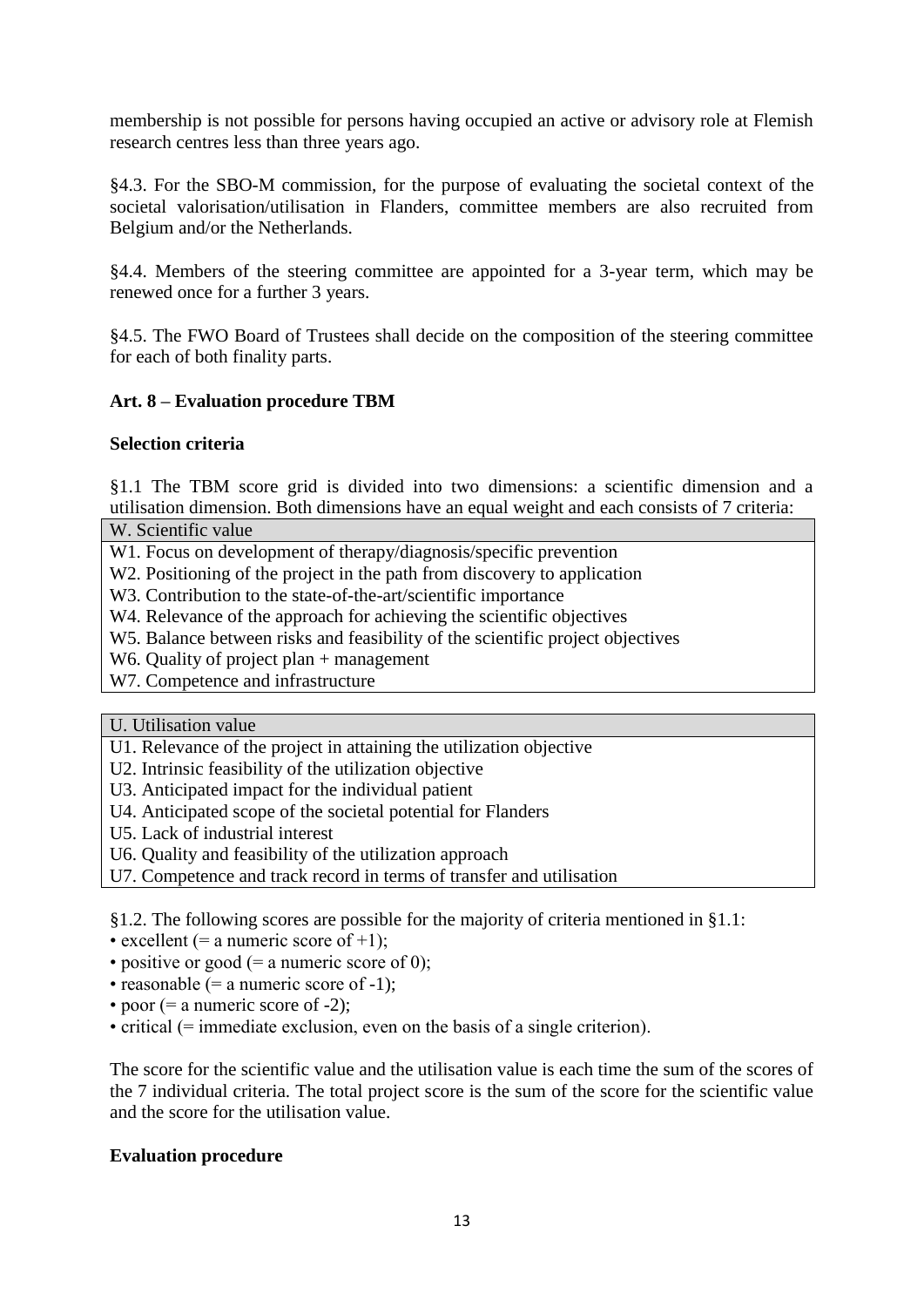§2.1. Eligible TBM project proposals are divided into (broad) thematic groups (6 to 10 proposals per group) based on their subject matter. For each thematic group a specific expert panel (4 to 8 experts) is formed from experts drawn from the TBM expert pool. For any missing expertises additional experts are invited ad hoc. The aim is to ensure that maximum two-thirds of the members are of the same gender.

§2.2. All project proposals are submitted to all panel members of the relevant TBM expert panel. All experts are asked to read each project proposal.

§2.3. For each project proposal at least two experts are designated as principal evaluator. Each principal evaluator submits a written preliminary advice for the panel meeting. This advice must be based on the TBM score grid, as referred to in §1. As soon as all preliminary advices for a given file have been submitted, all panel members are granted access to the advices. The preliminary advices (including preliminary scores) only serve to prepare the meeting and may therefore be adjusted during the panel meeting.

§2.4. The panels shall endeavour to take all decisions by consensus, failing which the decision shall be taken by a simple majority (i.e. half of the votes plus one).

#### **Ranking**

§3.1. After the panel meetings, the projects are ranked across the various panels. A project is only supportable and will therefore only be ranked if it obtains at least a project score of -12 (overall better than 'reasonable') and no critical score for at least one criterion.

§3.2. Fundable project proposals are ranked on the basis of the total project score. In case of an ex aequo, priority will be given to the project that scored best for their fit within the programme (sum of W1, W2, U4 and U5). If there is still an ex aequo, priority will be given to the project that scored best for the utilisation value.

§3.3. The highest ranked projects within the available resources are proposed for funding. The funding decision is made by the FWO Board of Trustees.

#### **Art. 9 – Feedback to the applicant**

§1. Upon completion of the evaluation procedure and announcement of the results by the FWO Board of Trustees, the applicant is informed of the evaluation findings. In addition, where applicable, the applicant is informed of the relative ranking of the application within the group of jointly evaluated applications.

§2. The panel members are not allowed to provide candidates or supervisors with any information about the evaluation process. If the panel members receive questions about the meeting, they shall notify the FWO thereof. In no case shall any information about the meeting be disclosed to third parties.

#### **Art. 10 - Reporting**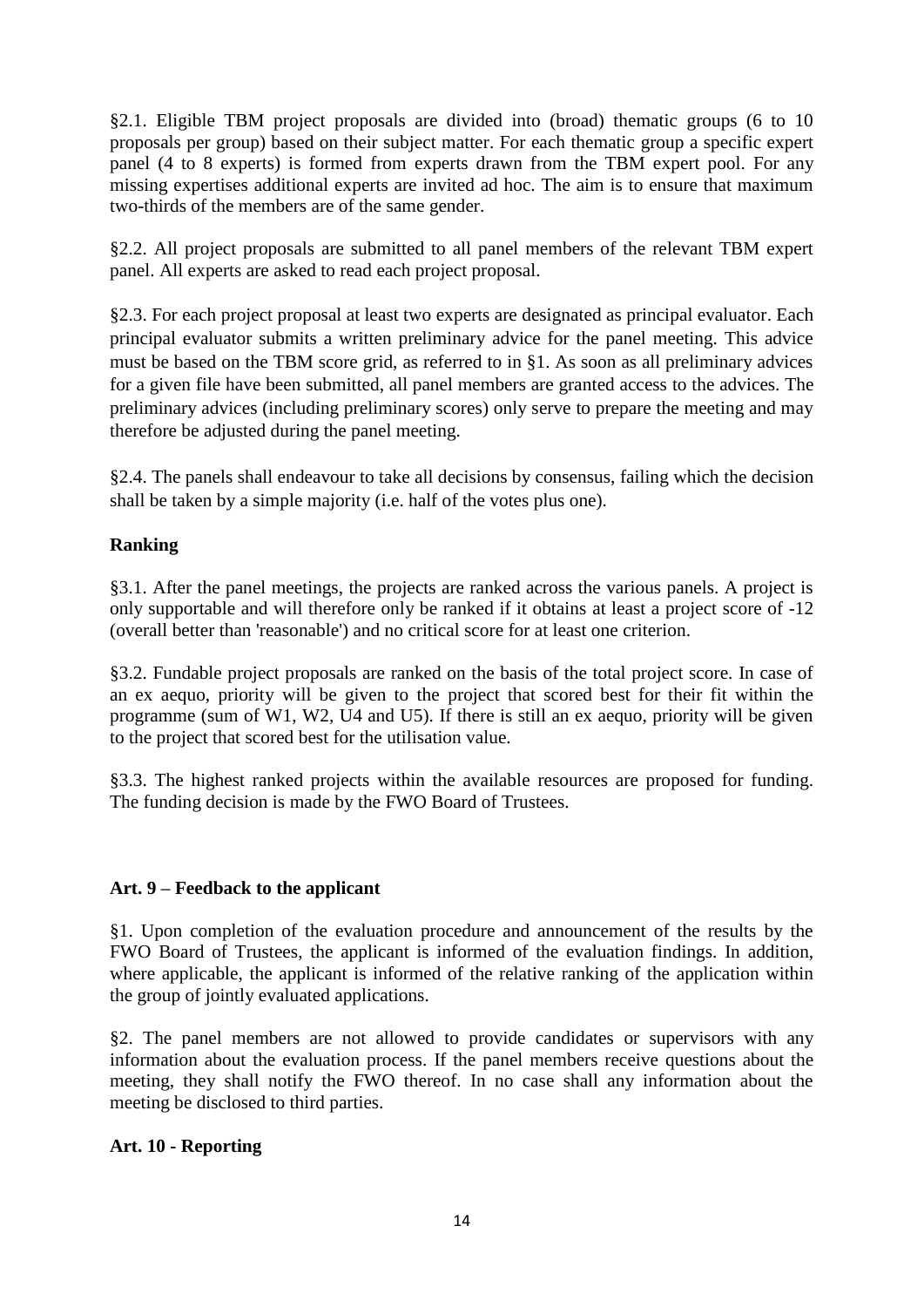§1. The assessment of the intermediate and, where applicable, ex-post evaluation of the supported fellowships and projects are the responsibility of the respective expert panels that have awarded the fellowship and project.

§2. The assessment of the intermediate and, where applicable, ex-post evaluation of the SBO and TBM projects and the grants for research infrastructure are the responsibility of the FWO administration.

§3. The regulations of each funding channel stipulate the reporting requirements and the times when reports are to be made available to the FWO.

#### **Art. 11 - International Collaboration Committee (CIWC)**

§1. The Board of Trustees may call upon the International Collaboration Committee (CIWC) for the evaluation of applications for:

- international mobility, including participation in conferences and workshops, long/short stays abroad;
- organisation of conferences in Belgium;
- scientific assignments;
- international exchange and cooperation projects with focus on the exchange of researchers.

§2. This commission is multidisciplinary and is composed of 17 members who preferably are, or have been, members of a scientific commission/expert panel for at least three years.

§3. The term of the mandates shall be two years, with the possibility to renew this term twice. In principle, every two years, one third of the members with the highest anciennity are replaced. Emeriti can sit on the International Collaboration Committee (CIWC). They still must be actively involved in the research.

§4. Members who are absent more than three times in the course of a given year can be replaced the next year.

#### **Art. 12 – Cross-Domain Panel (CDP) – (as amended by decision of the Board of Trustees of 26.09.2018)**

§1. The Board of Trustees may call upon the Cross-Domain Panel (CDP) for the evaluation of applications across different domains either with or without an international dimension. These include, but are not limited to, applications involving the following funding channels:

- Bilateral research cooperation, in the absence of a joint evaluation panel;
- Lead Agency Procedures (LAP), where the partner organisation can also act as Lead Agency;
- International Coordination actions;
- Pegasus Marie Curie Fellowships;
- Scientific Research Networks (WOGs);
- Special PhD Fellowships.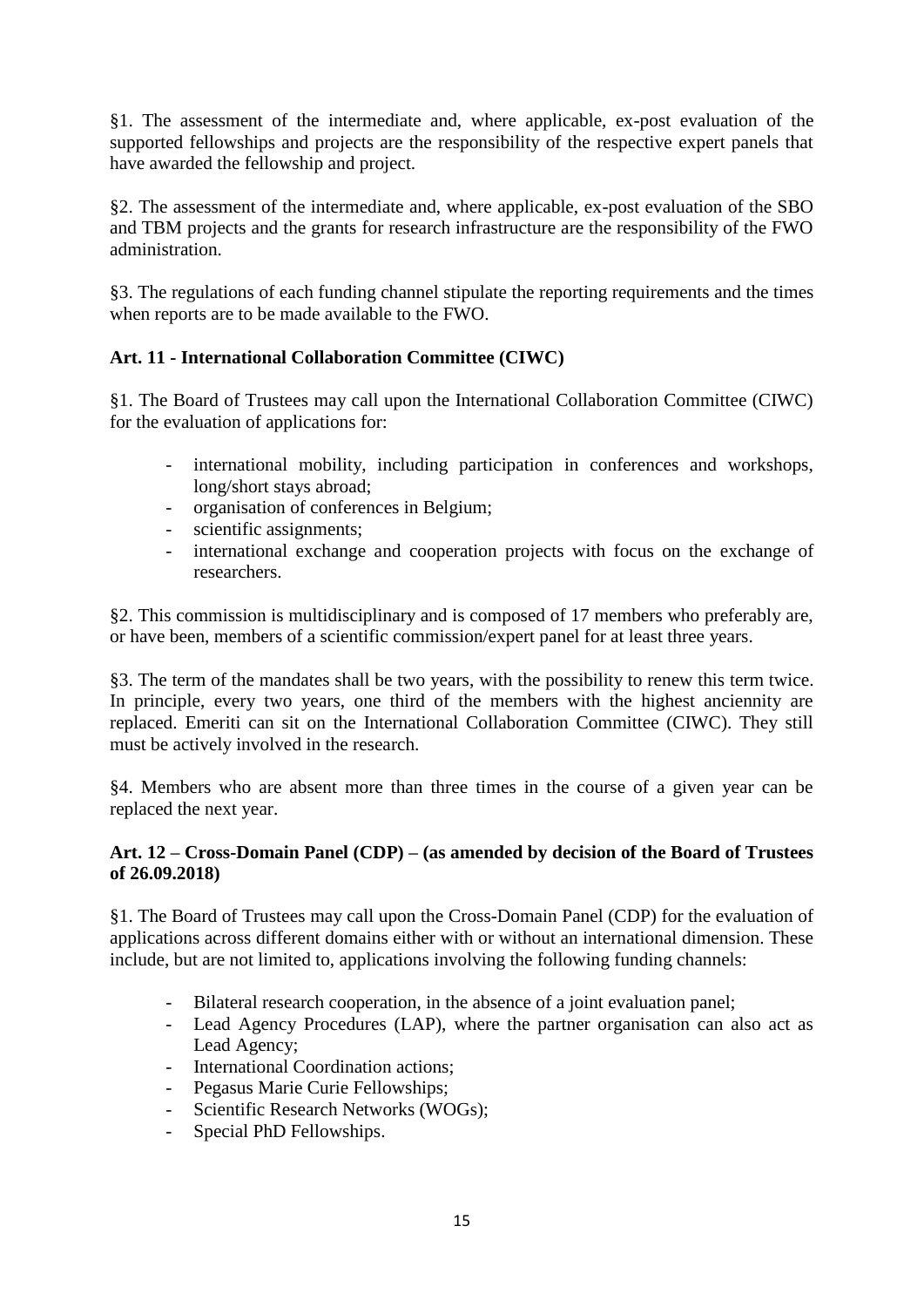For participation in ERA-NET, the Flemish members of this panel will be asked to provide prior advice.

§2 This commission is made up of sixteen members, 9 of which are not affiliated with a Flemish university or research institute; at the time of composition of this commission, the following indicative distribution key is applied:

- 5 members from Biomedical Sciences;
- 5 members from Science & Technology;
- 3 members from Social Sciences;
- 3 members from Humanities.

For the domains counting 5 members, the principle applies that a minimum of two members should, and a minimum of two members should not, be affiliated to a Flemish research institute or belong to the Dutch-language register of a federal research institute. For the domains that may supply 3 members, the principle applies that at least 1 member should, and at least 1 member should not, be affiliated to a Flemish research institute or belong to the Dutch-language register of a federal research institute.

§3 Membership of this panel can be combined with membership of an FWO Expert panel.

§4 The procedure for submitting an application as a candidate (with the exception of scientific screening by  $ECOOM - cfr$ . supra art. 2 §3), as well as the provisions with regard to the term of appointment, the functioning of the commission and the code of conduct are identical to those applicable to the FWO FM and FP expert panels.

#### **Research Infrastructure**

#### **Art. 13.**

§1. Research infrastructure comprises all facilities and sources that promote the performance of frontier and strategic basic research across all scientific disciplines. Besides scientific infrastructure, this includes collections, natural habitats, corpora and databases (including digital availability).

§2. Large-scale research infrastructure covers investment initiatives in excess of 1 million euros.

§3. International research infrastructure covers the Flemish participation in and/or funding of international investment initiatives that are carried out at large-scale international or supranational facilities to which the Flemish Government contributes and/or whose strategic importance for Flanders can be demonstrated.

#### **Art. 14.**

§1. The Science Commission is composed of at least six effective and six substitute members who are an international authority in their respective research domains and whose views extend beyond the (sub-)discipline(s) in which they are active. The composition of the commission covers all fields of science. At least one effective and one substitute member shall be recruited from the industrial sector. The commission shall also possess expertise in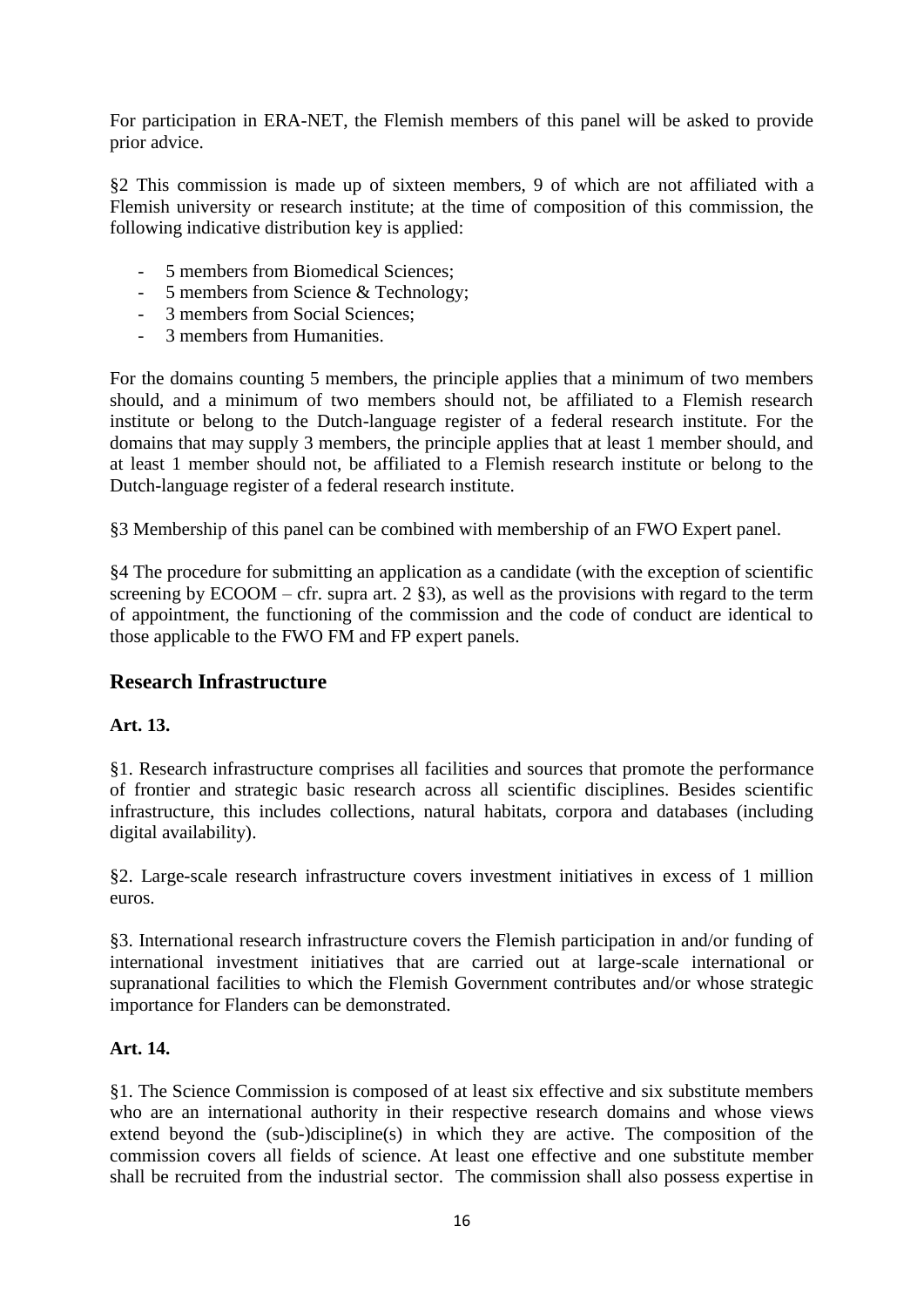science and innovation policy and in the management of large research facilities. No more than one-third of the members shall be active in Belgium at the time of composition of the commission.

The evaluation of applications for international infrastructure shall be attended by a representative of the EWI department and a representative of the FWO, acting as observers.

The members of this commission shall be appointed by the Board of Trustees for a renewable term of six years. The Board of Trustees appoints a chair and a deputy chair from among the members.

#### **Art. 15 - Evaluation of applications for large-scale research infrastructure by the Science Commission**

§1. The Science Commission evaluates the scientific quality of the applications and ranks the applications judged as excellent on the basis of the following selection criteria:

1° Scientific quality and relevance of the research programme to be implemented using the research infrastructure;

2° Importance of the research infrastructure for research within the relevant scientific discipline;

3° Innovative character of the research programme to be implemented using the research infrastructure;

4° Extent to which the research infrastructure as a logistics hub is capable of generating a wide range of new projects;

5° Technologically innovative character of the research infrastructure;

6° In case the research infrastructure has to be constructed: the technical feasibility of the research infrastructure;

 $7^\circ$  Quality and competence of the research group(s) involved, scientific position of the relevant research group(s) in an international context, and its/their involvement in the policy of international research infrastructures;

8° Extent to which the proposal fits in with the strategic research policy of the institution(s) concerned;

9° Extent to which the investment in the research infrastructure contributes to the strengthening of the Flemish or regional position in the research field in question;

10° Extent to which the proposal is aligned with both domestic and foreign initiatives and infrastructures within the relevant research domain;

11<sup>°</sup> Accessibility of the research infrastructure for researchers external to the host institution, and quality of the access regime.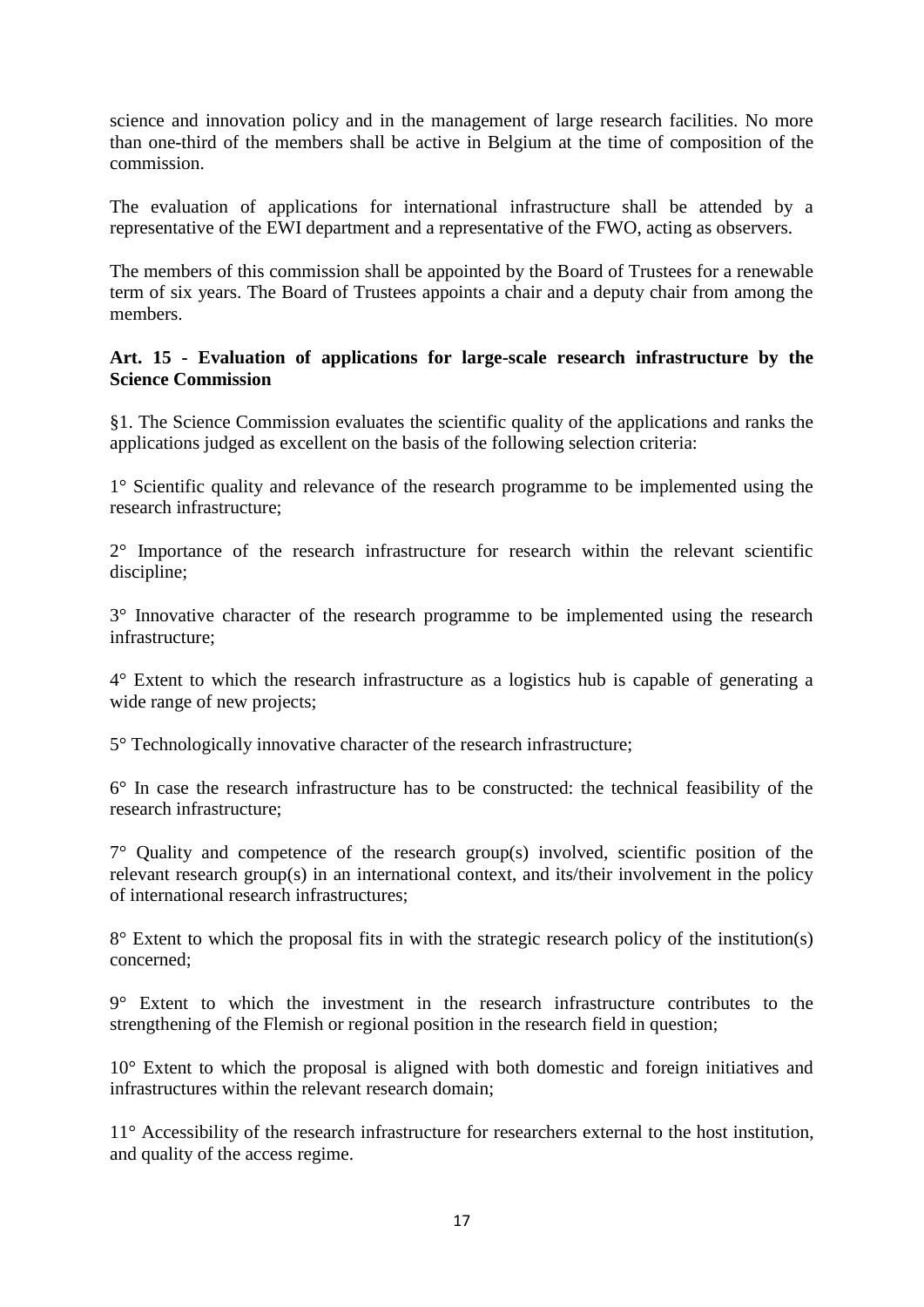§2. The activities of the Science commission result in a written advice to the Board of Trustees. This advice consists of two parts, one being an overview of the applications that are considered to be excellent and those that are not, and the other being a ranking of the excellent applications.

The Science commission shall justify its advice to the Board of Trustees. This justification shall at least include the reasons why a given application is or is not considered to be excellent and why it ranked the excellent applications the way it did. The justification must be factual and adequate. This means that it must substantiate its advice by, amongst others, citing material elements from the application file, by taking into account the review reports from reviewers, the written reactions from the applicants to the anonymised review reports, any additional information provided by the applicants, and the progress and outcome of the hearings, by referring to specialised and relevant information of which it is aware, or by using generally known facts. It shall link these justification elements to the specified selection criteria.

§3. The Chair has the following tasks:

- Chair the meetings of the Science Commission;

- Set the date and agenda of the meetings, in consultation with the secretary;

- Delegate preparatory and administrative tasks to the secretary.

The secretariat is staffed by one of the FWO staff members, called the secretary.

The Secretary has the following tasks:

- Provide the members of the Science commission, the members of the Board of Trustees and any third-party organisations with which the FWO has concluded an agreement, with the electronic version of the application files for the purpose of proposing potential reviewers;

- Provide the members of the Science commission with the application files, reviewer reports, reactions from the applicants to the anonymised evaluation reports and any additional information to be provided by the applicants to the Science commission prior to the hearing;

- Send out invitations for the meetings, on behalf of the Chair, and all other documents to both the effective and the substitute members;

- Practical organisation of the hearings, in consultation with the Chair;

- Send out invitations for the hearings to the supervisors-spokespersons of the applications;

- Prepare minutes of the meetings and hearings and draft advices under the supervision of the Chair;

- Perform any other ad-hoc tasks assigned by the Science commission.

#### **Art. 16 - Evaluation of applications for international research infrastructure by the Science commission**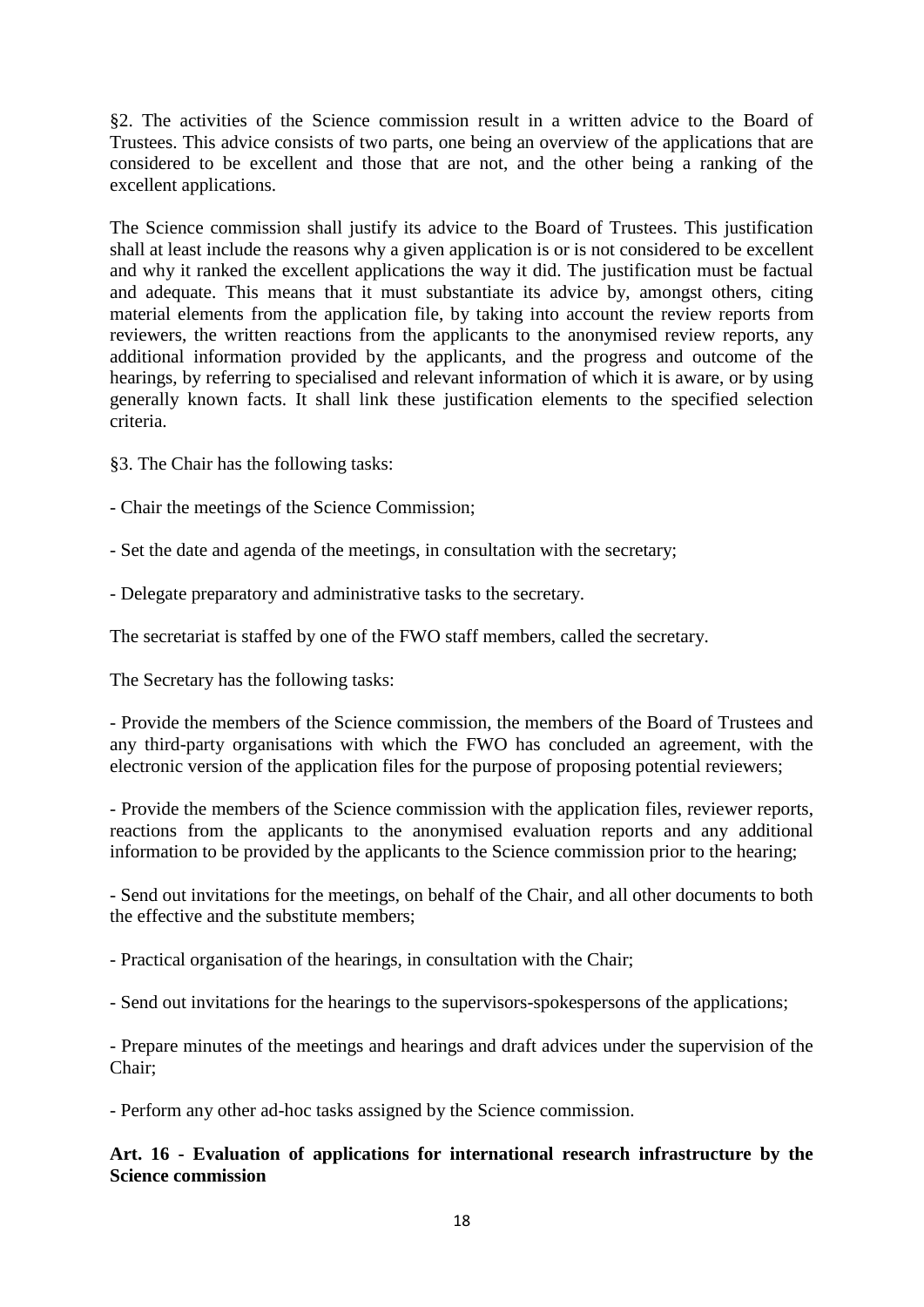§1. The Science commission evaluates the scientific quality of the applications on the basis of the following selection criteria:

1. The scientific quality of the research programmes to be implemented with the research infrastructure;

2. The scientific quality of the output realised by the Flemish applicants in relation to the state-of-the-art in the research domain and in relation to the infrastructure;

3. The importance of the international research infrastructure for research within the relevant scientific discipline;

4. The importance of the participation or investment in the international research infrastructure for strengthening the position of the Flemish researchers within the relevant scientific discipline;

5. The extent to which the proposal fits in with the strategic research policy of the relevant institution(s):

6. The extent to which the research infrastructure as a logistics hub is capable of generating a whole series of new projects at international level with regard to the Flemish participants;

7. If the research infrastructure needs to be constructed, the technical feasibility of the research infrastructure and the extent to which any infrastructure exists;

8. The quality of the approach of the Flemish project in relation to the requested grant (inputoutput balance) viewed from a scientific perspective;

9. The accessibility of the infrastructure for researchers external to the host institutions.

§2. The Science Commission classifies, with justification, the applications into four categories:

- Category A: projects from the submitted list that are evaluated as excellent from a scientific point of view;

- Category B: projects that are evaluated as very good from a scientific point of view, including projects that are not yet fully mature ('emerging projects');

- Category C: projects that have received funding in previous calls but which no longer fit into category A or B from a scientific point of view and for which an exit scenario is proposed;

- Category D: all other projects from a scientific point of view.

The Science Commission does not prioritise the applications but classifies them into one of the four above mentioned categories.

**Art. 17. - Evaluation of applications for large-scale research infrastructure by the Invest commission**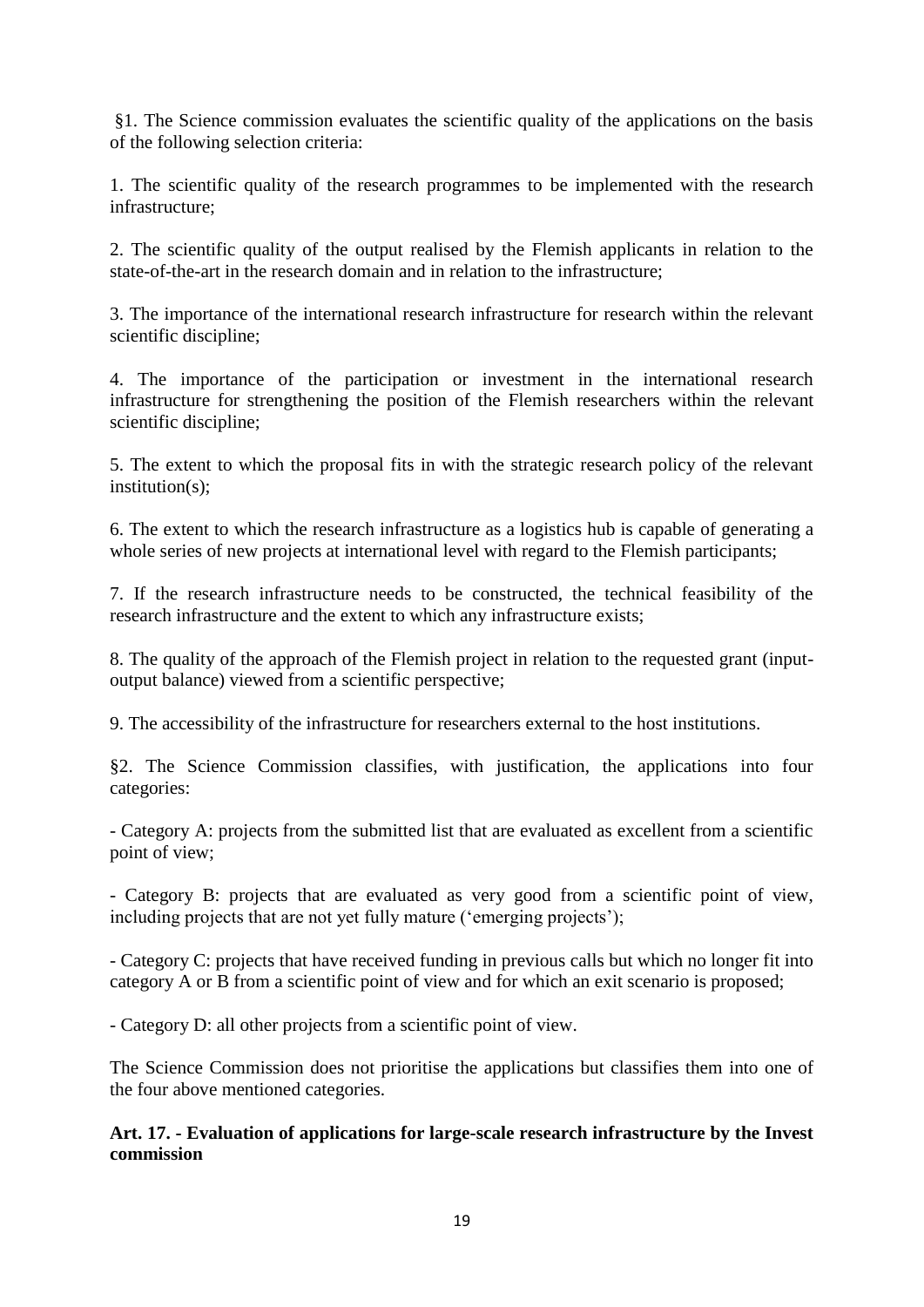§1. The Invest Commission consists of one effective member and one substitute member nominated by the Department of Economy, Science & Innovation, the Flanders Participation Company (PMV) and the FWO respectively. Neither members of the FWO Board of Trustees nor FWO staff can sit on the Invest Commission.

The members of this commission shall be appointed by the Board of Trustees for a renewable term of six years. The Board of Trustees appoints a chair and a deputy chair from among the members.

§2. The Invest Commission must verify whether the investment plans being part of the applications judged to be excellent by the Science commission, are sufficiently realistic and objective. In addition, it shall examine whether any needs or opportunities can be identified in the area of cross-institutional or cross-association cooperation or cooperation with research centres, scientific institutions, or companies.

To this end, the investment plans shall include at least the following elements:

- a description of the planned investment;
- a description of the way in which the infrastructure is to be obtained;
- a detailed user plan;

- a description of the quality of the infrastructure in which the research infrastructure may be accommodated;

- an estimate of the financial, personnel and material costs;
- a balanced budget.

If deemed necessary as part of its tasks, the Invest commission may request the applicants to provide additional information either in writing or via an interview.

§3. The activities of the Invest commission result in a written advice to the Board of Trustees. This advice consists of a sub-advice per application file of which the investment file has been evaluated by the Invest commission. This sub-advice shall contain on the one hand any comments made by the commission with regard to the realistic and objective character of the relevant investment plan, and on the other hand any suggestions it has made with regard to the needs or opportunities in the area of cooperation.

The Invest Commission shall justify its advice to the Board of Trustees. This justification shall at least include the reasons why, in relation to specific investment plans, it has formulated comments regarding the realistic and objective character, and why, in relation to specific application files, it has made suggestions regarding the needs and opportunities in the area of cooperation. The justification must be factual and adequate. This means that it shall substantiate its advice by, amongst others, citing material elements from the application file, by referring to specialised and relevant information of which it is aware, or by using generally known facts.

§4. The Chair has the following tasks: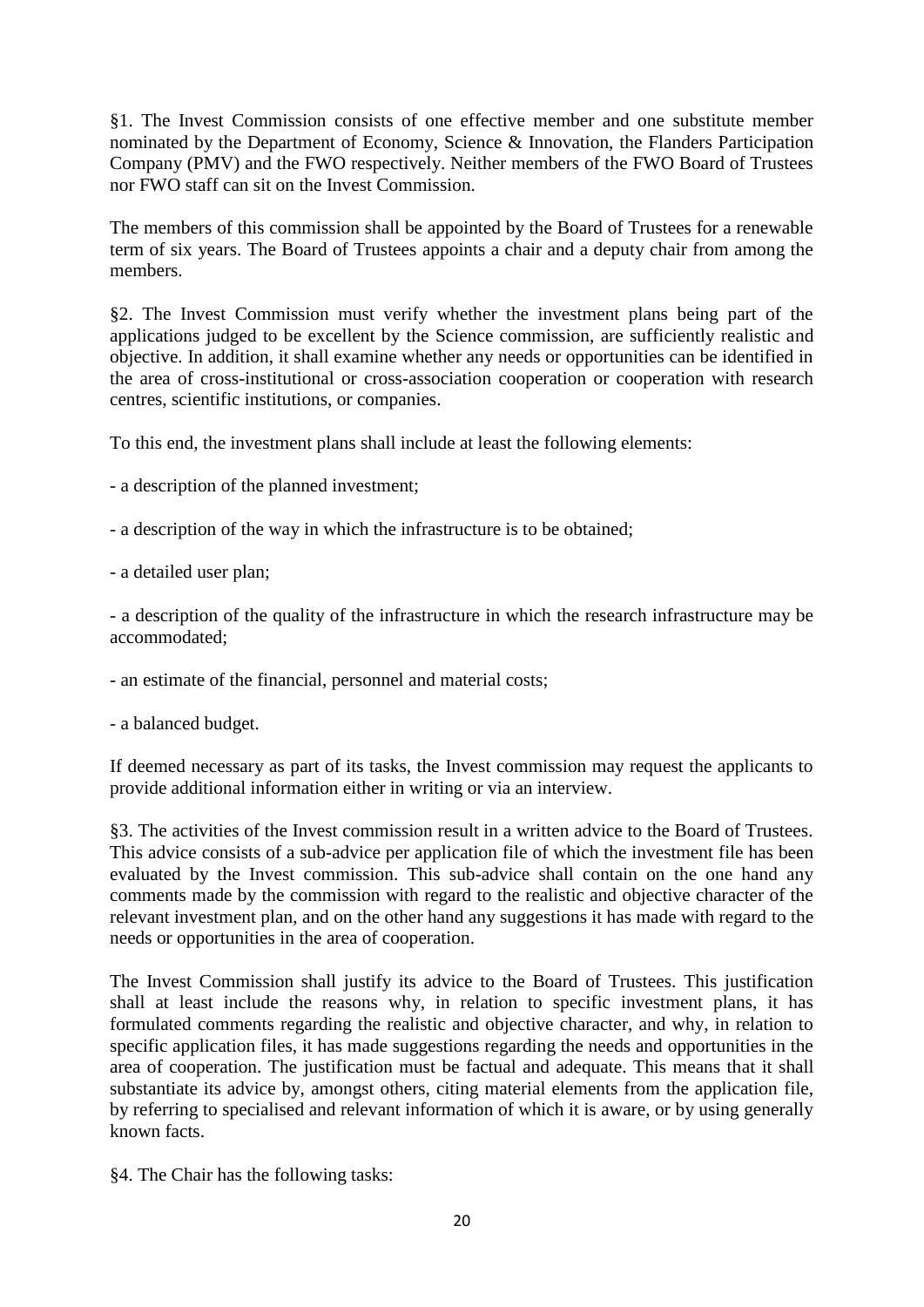- Chair the meetings of the Invest Commission;

- Set the date and agenda of the meetings, in consultation with the secretary;
- Delegate preparatory and administrative tasks to the secretary.

The secretariat is staffed by one of the FWO staff members, called the secretary.

The Secretary has the following tasks:

- Provide the members of the Invest Commission with the application files evaluated as excellent by the Invest Commission;

- Send out invitations for the meetings, on behalf of the Chair, and all other documents to both the effective and the substitute members;

- Prepare minutes of the meetings and draft advices under the supervision of the Chair;

- Perform the tasks assigned ad hoc to him/her by the Invest Commission.

#### **Art. 18 – Final decision by the Board of Trustees on applications for large-scale research infrastructure**

The FWO Board of Trustees takes a final decision, taking into account the following principles:

§1. The list of applications deemed excellent by the Science Commission can only be endorsed or rejected. In case of rejection, the Science and Invest Commissions are questioned again, where appropriate, explicitly stating the elements which, according to the Board of Trustees, should be investigated further.

If the Commission has formulated a recommendation regarding an application file, the FWO Board of Trustees takes the following action:

- 1° either the recommendation is rejected, and the application is approved;
- 2° or the recommendation is accepted in whole or in part, and the application is approved, it being understood that the financing or cooperation conditions imposed by the Board of Trustees will serve as conditions for the funding;
- 3° or the recommendation is accepted in whole or in part, and the application is approved only if the necessary remedial action is presented to the Board of Trustees within a period set by the Board of Trustees, which may not be less than ten calendar days and may not exceed sixty calendar days.

If the total amount of grants to be awarded to proposals assessed as excellent exceeds the available amount, the proposals will receive grants in the order of excellence down to and including the last proposal that can be fully funded. Proposals deemed excellent but receiving no funding cannot derive any rights from this under the next call.

After the Board of Trustees has made a final decision, all the documents that have been drawn up in the course of the procedure become public for the parties involved under the freedom of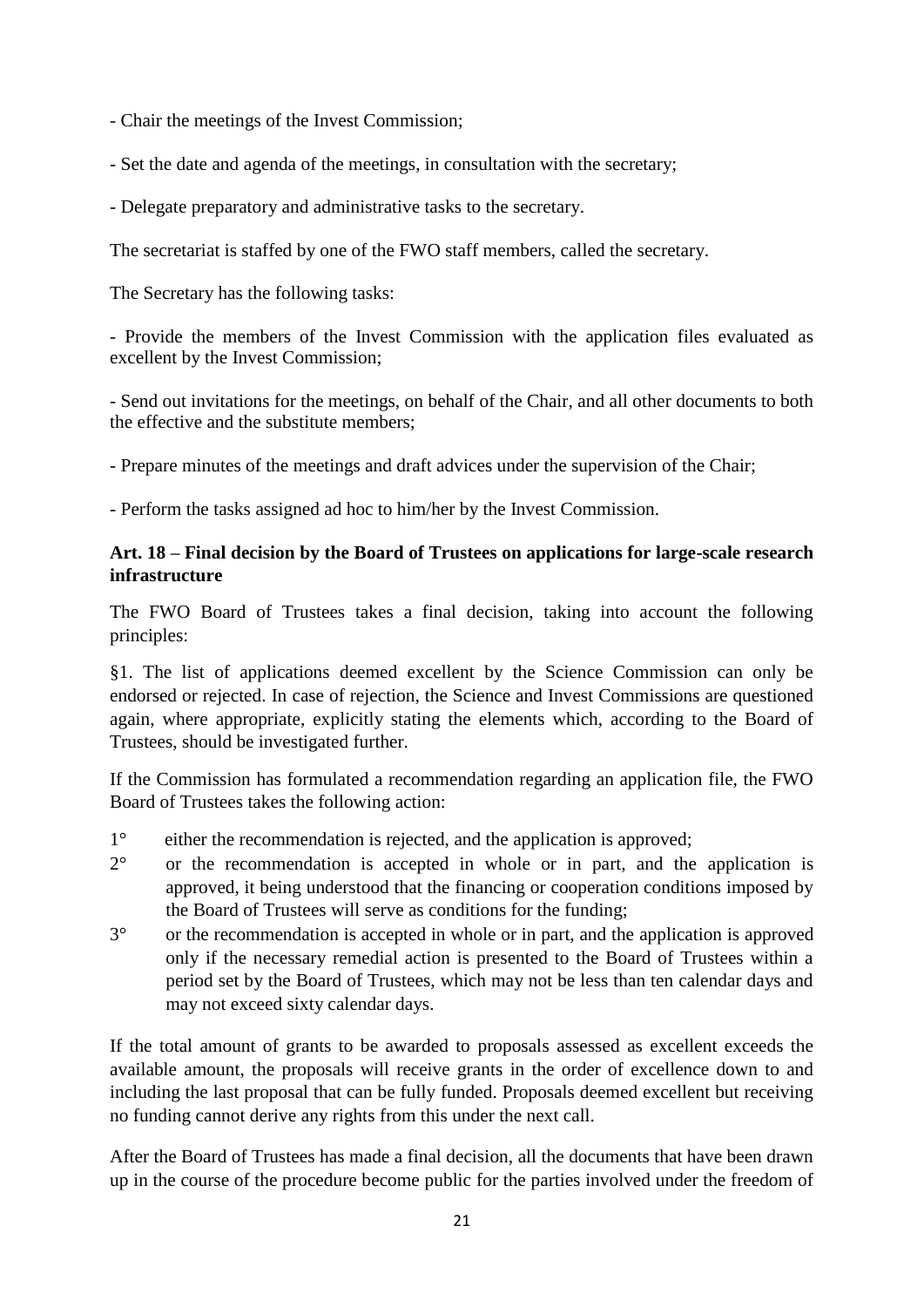information legislation. This implies, inter alia, that the contents of the reviewer reports, the reasoned opinions of the Science and Invest commissions and the reasoned final decisions of the Board of Trustees can be consulted for inspection by all applicants.

#### **Art. 19 - Evaluation of applications for research infrastructure by the Strategy commission**

§1. The Board of Trustees sets up a Strategy commission. Commission members are appointed by the Board of Trustees upon nomination by the policy advisory body of the Economy, Science and Innovation policy area.

§2. Members of the Strategy commission jointly possess international or Flemish expertise in the management of investment files, international or Flemish science and innovation policy, and management or policy making with regard to international research infrastructures.

§3. The Strategy commission is composed of a maximum of ten members, including at least:

1. one representative of the minister;

2. one representative from the Flanders Participation Company (PMV);

3. one representative from the EWI Department;

4. one member of the Science commission;

5. one representative nominated by the VLIR

§4. The Strategy Commission may be supplemented with experts when additional expertise is required on a temporary basis. A representative of the EWI Department and a representative of the FWO shall attend the Strategy Commission meetings as observers.

§5. Members of the Strategy Commission are appointed for a renewable five-year term. The policy advisory board appoints a chair and a deputy chair. Members of the first Strategy Commission are appointed for two years.

§6. For the applications classified by the Science Commissions into category A or B as referred to in article 16 (2), the Strategy Commission reviews the structure, quality and feasibility of the operational and financial plans and the strategic importance for Flanders of participating, based on the following criteria:

1. The strategic importance for the Flemish Region or the Flemish Community of participating or investing in the infrastructure;

2. The quality of the four-year operational plan, including an evaluation of the following elements:

- a) clarity and approach of the plan;
- b) the management team;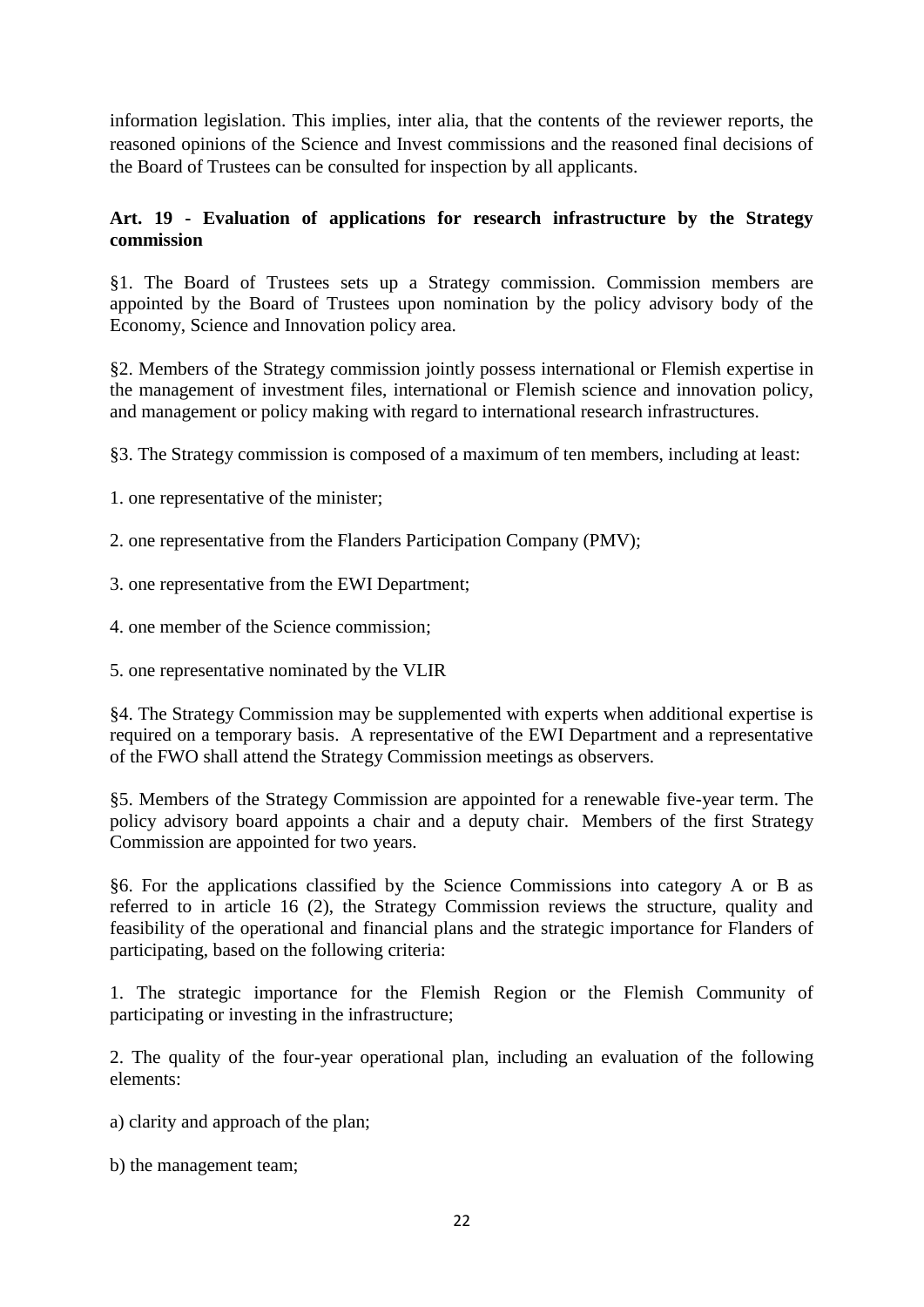c) where appropriate, the quality of the investment plan, including the anticipated investment and how it is to be obtained, and the quality of the accommodation of the infrastructure;

d) estimate of the financial, personnel and material costs and how they will be allocated;

e) the user plan with, where appropriate, the estimated revenues;

f) the operational plan, including a timetable with objectives and milestones;

g) the financing plan, including co-financing;

h) the risk assessment and the lifetime;

i) the timeline;

3. The evaluation of the ESFRI forum or other international infrastructure, if available.

§7. The commission may be assisted by external parties, for example for the evaluation of individual and financial plans. If deemed necessary, the Commission may require applicants to present their application orally and/or in writing.

§8. Based on these assessments, the Strategy Commission draws up a ranking and formulates a proposal for participation and/or funding per application and its duration. Any recommendations shall be expressly and adequately justified in writing. For category C applications as defined in article 16(6), the Strategy Commission shall decide how the exit scenario is to be implemented. For previously funded projects that are neither excellent nor very good from a scientific point of view, but where international commitments prevent the projects from being discontinued immediately, a feasible scenario shall be developed in consultation with the applicants. In doing so, allowance shall be made for the fact that no new investments can be funded and that funding is to be discontinued as quickly as possible in compliance with the provisions in the statutes of the international infrastructure and with the commitments entered into in relation to the international infrastructure.

#### **Art. 20 - Final decision by the Board of Trustees on applications for international research infrastructure**

§1. For applications for international research infrastructure, the Board of Trustees has the final decision on:

- the selection of projects in which Flemish researchers will participate;

- whether membership fees are to be paid by Flanders, if not borne by the Federal Government, and, if so, the amount of fees:

- the grants to be awarded for the selected projects;

- the selection of projects for which a phase-out scenario will be developed, which must subsequently also be submitted for decision by the Board of Trustees.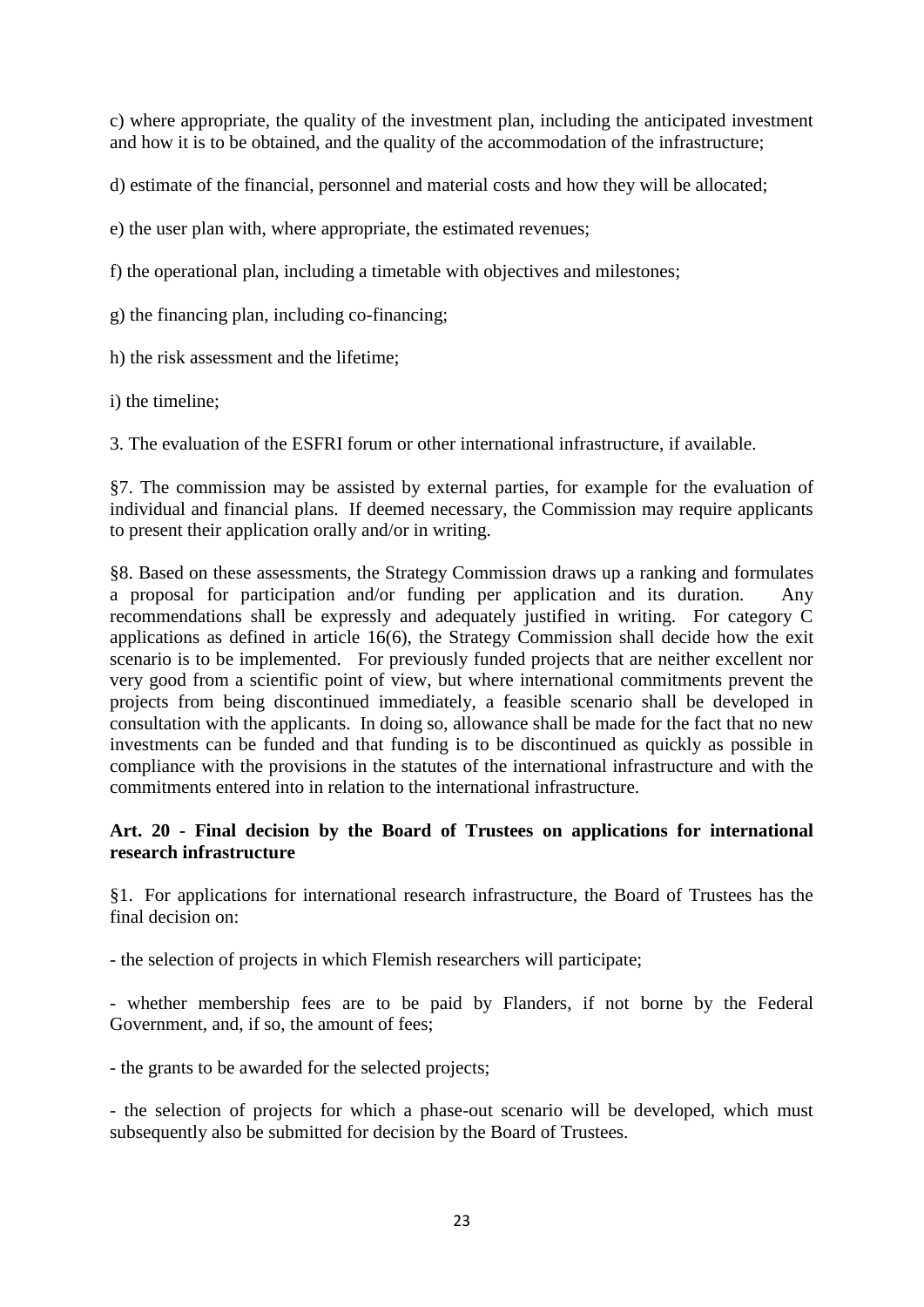The Board of Trustees will make its final decision taking into account the advice of the Strategy commission. The nomination of the applications can only be endorsed or rejected. In case of rejection, the Science and Strategy Commissions are questioned again, where appropriate explicitly stating the elements which, according to the Board of Trustees, should be investigated further.

§2. If the Strategy Commission has formulated an additional condition regarding an application file, the FWO Board of Trustees shall act as follows:

1. either the additional condition is rejected, and the file is approved;

2. or the additional condition is accepted in whole or in part, and the file is approved, it being understood that the financing or cooperation conditions imposed by the Board of Trustees will serve as conditions for the funding;

3. or the additional condition is accepted in whole or in part, and the file is approved only if the necessary remedial action is presented to the Board of Trustees within a period set by the Board of Trustees, which may not be less than ten calendar days and may not exceed sixty calendar days.

§3. If the total amount of grants to be awarded to the proposals nominated for funding exceeds the available amount, the proposals will receive the funding amount proposed by the Strategy Commission, in the order of their ranking. Proposals deemed excellent but receiving no or only partial funding cannot derive any rights from this under the next call.

## **Chapter III – External Peer Review**

#### **Art. 21 – Postdoctoral fellowships and projects fundamental research**

§1. For the evaluation of any application under the programmes for postdoctoral fellowships and projects fundamental research, if submitted to an FM or FP expert panel respectively, two external evaluation reports will be requested and added to the application file to be provided to the expert panels. If the scientific chair deems that additional evaluation is necessary, an extra external evaluation report may exceptionally be requested.

§2. The FWO shall search and contact experts on the subject matter of the application, who will act as external reviewers.

§3. External reviewers must meet the following criteria:

- They must be affiliated to a university, research institute or research department of another organisational type and must be active at least at a postdoctoral level;
- They must have expertise that matches as much as possible the content of the application.

§4. The aim is to ensure that no more than two-thirds of all external reviewers submitting one or more evaluations in the same application round are of the same gender.

§5. The following are not eligible as reviewer:

- members of the FWO Board of Trustees;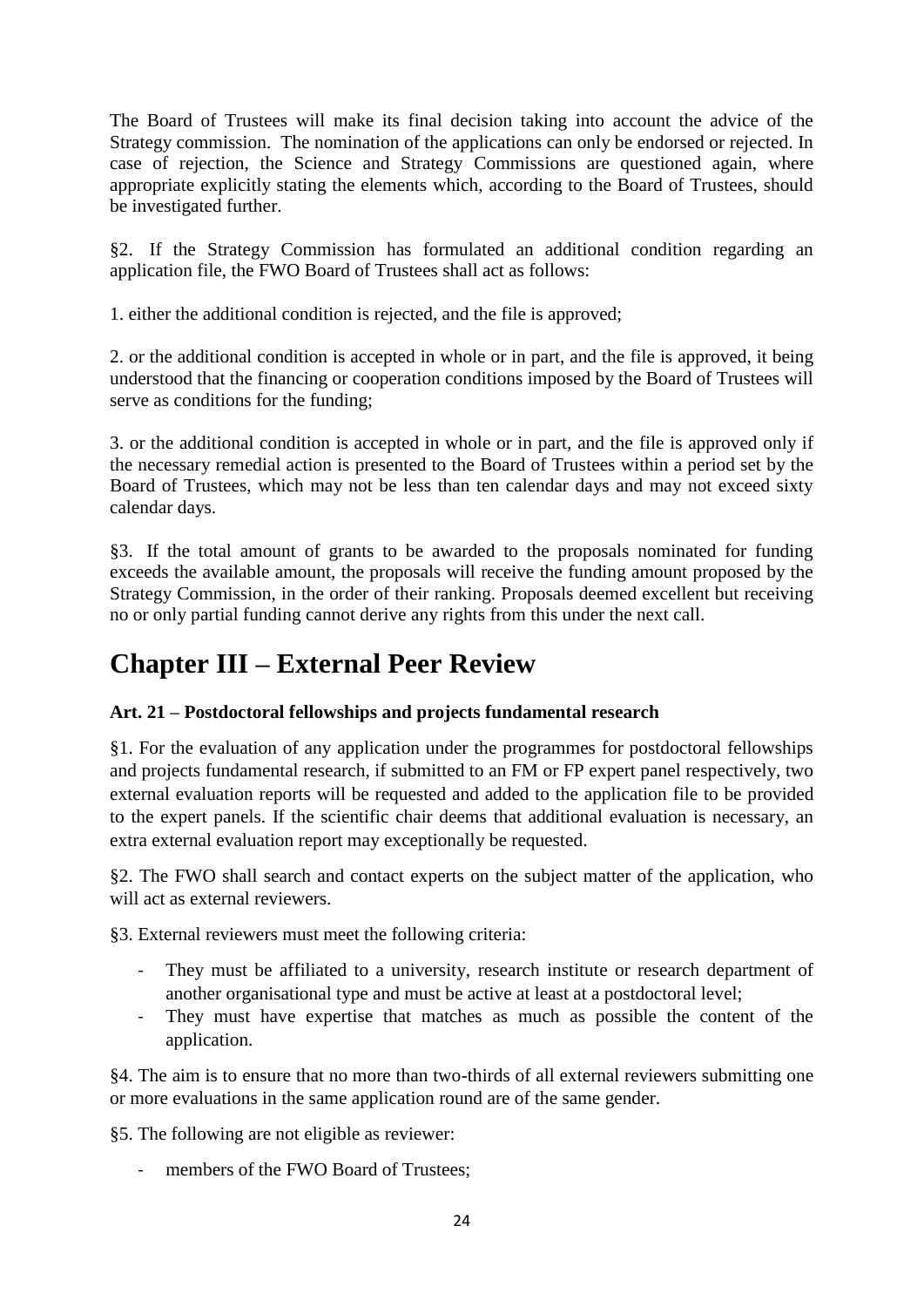- members of an FWO expert panel;
- persons appointed to a Belgian university, research institute or any other organization; or, in the case of calls for proposals in the framework of bilateral or lead agency agreements, persons appointed to similar institutions or organizations in the country (or as specified in the call documents) where the foreign project partner is professionally active;
- $co$ -authors with the applicant(s) and/or their (co-)supervisor(s) of a publication that was submitted or published after January 1st of the year n-3 (n=year of application) unless the total number of authors exceeds 10. 'Co-authorship' is to be understood as follows:
	- o co-authorship of a monography of which the applicant is also the co-author;
	- o co-authorship of an article or another type of contribution to a collection (book, journal issue, report, congress proceedings, abstract,...) of which the applicant is also the co-author.

Editors are not regarded as co-authors insofar as they have not also acted as 'co-author' as described above. Co-editors of the applicant are not accepted as external reviewers.

- partners of the applicant(s) in a research cooperation, whether formalised in a research project or not, that has been applied for or has been running after January 1st of the year n-3 (n=year of application). In this context, the following shall in any case qualify as research cooperation (non-exhaustive list):
	- o Cooperation under a research fellowship, granted by the FWO;
	- o Cooperation under a research project, whether relating to a specific subject or not or under an international cooperation project, granted by the FWO;
	- o Cooperation under the Odysseus programme, granted by the FWO;
	- o Cooperation under a Scientific Research Network, granted by the FWO;
	- o Cooperation under programmes similar to those mentioned above, granted by organisations other than the FWO;
	- o Joint research work not formalised in a cooperation structure as defined above;
	- o Research carried out in the research domain and/or with research facilities provided by the applicant to the reviewer or vice versa;

§6. Before the external reviewers are granted access to the application to be evaluated, they must certify that they comply with the eligibility requirements for reviewers and that they will treat the information contained in the application as confidential and that they will not use any of this information for purposes other than the drawing up of their evaluation, in accordance with article 24 §4.

§7. External evaluation reports shall meet the following requirements:

- completeness;
- adequate justification of scores;
- adequate coherence between scores and comments;
- adequate coherence between scores and criteria of the score grid provided by the FWO;
- use of respectful and comprehensible language.

§8. Applicants are allowed to specify in the application form a maximum of three names of experts to be excluded as external reviewer because there is a demonstrable conflict of interest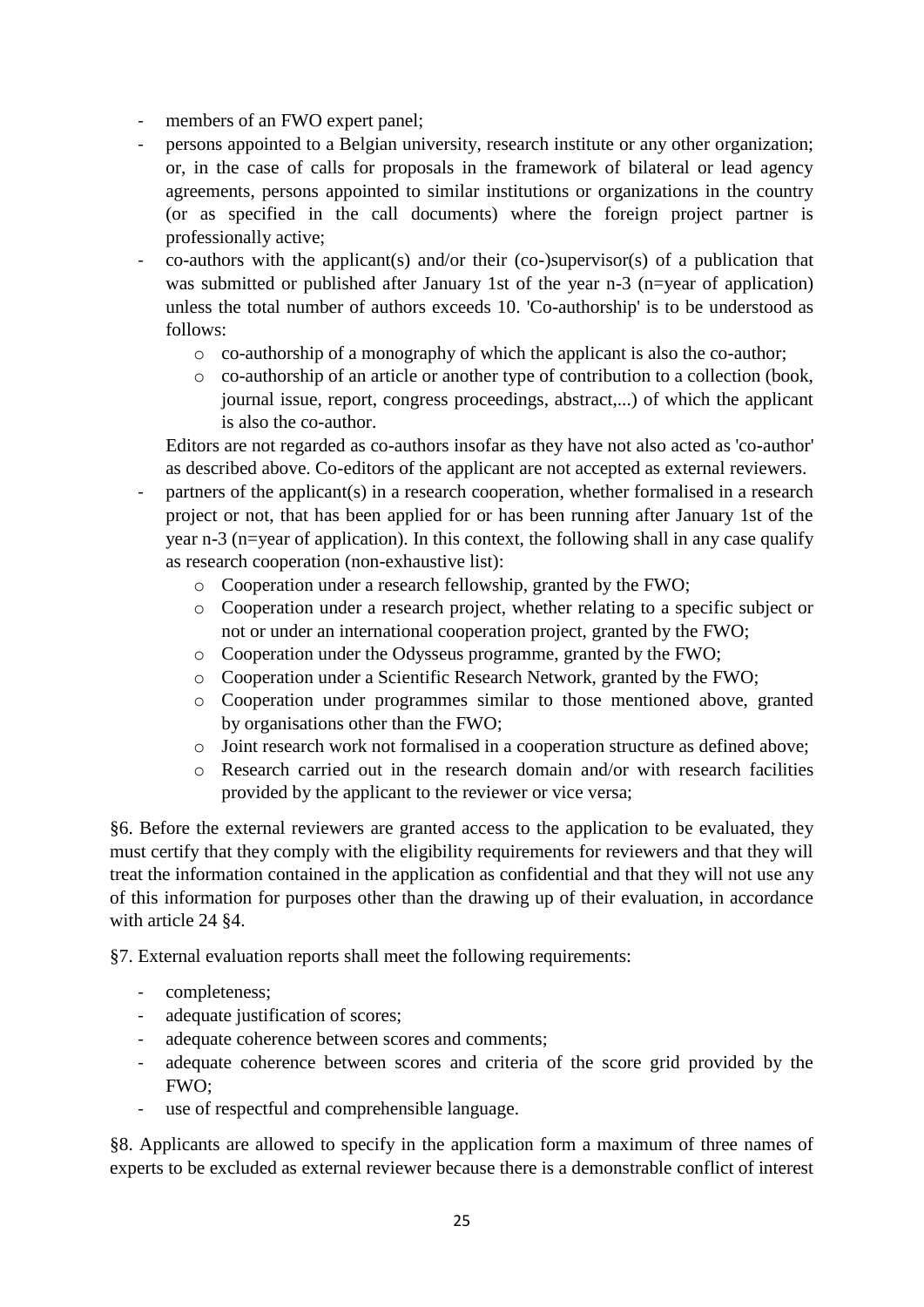that could compromise an objective evaluation of the application or a demonstrable risk of misuse of the information in the application by the named expert. Applicants shall justify any request for exclusion. Only persons can be nominated for exclusion; organisations and institutions or parts thereof cannot be nominated for exclusion.

#### **Art. 22 – SBO projects**

§1. For each SBO project proposal, the FWO administration shall invite at least four international experts who commit in writing to evaluate the project. The FWO administration will take appropriate action to obtain these four external reviews. These experts will evaluate the SBO project proposals based on the evaluation criteria set forth in the SBO decree. These evaluation criteria are included in a score grid that is also made available to the project proposal applicants.

§2. The experts will provide written feedback on both the scientific part and the valorisation part of the project proposal.

§3. For each SBO project proposal, the FWO administration will, on a best-effort basis, arrange for at least one expert from the economic and/or social field of application in which the valorisation will be carried out.

§4. No more than two-thirds of the experts invited for the external peer review may be of the same gender.

§5. The provisions of article 21 §4 through §7 concerning the eligibility of reviewers and the confidentiality agreement also apply to the external peer review of SBO project proposals.

§6. Applicants are allowed to specify in the application form a maximum of three names of experts to be excluded as external reviewer because of a demonstrable conflict of interest that could compromise an objective evaluation of the application or a demonstrable risk of misuse of the information in the application by the named expert. Applicants shall justify any request for exclusion. Only persons can be challenged; organisations and institutions or parts thereof cannot be challenged.

#### **Art. 23 - Research infrastructure**

§1. For each application for large-scale and international infrastructure, the FWO administration shall invite at least three international experts who commit in writing to evaluate the project.

§2. The search, nomination and invitation of external reviewers is the responsibility of the FWO administration, the purpose being to receive at least three reviewer reports. Applicants may themselves propose up to five names of potential reviewers and three names of experts they do not wish to be selected as reviewers.

§3. The provisions of article 21, §§ 5 and 6 concerning the eligibility of reviewers and the confidentiality agreement also apply to the external peer review of the Science, Invest and Strategy Commissions.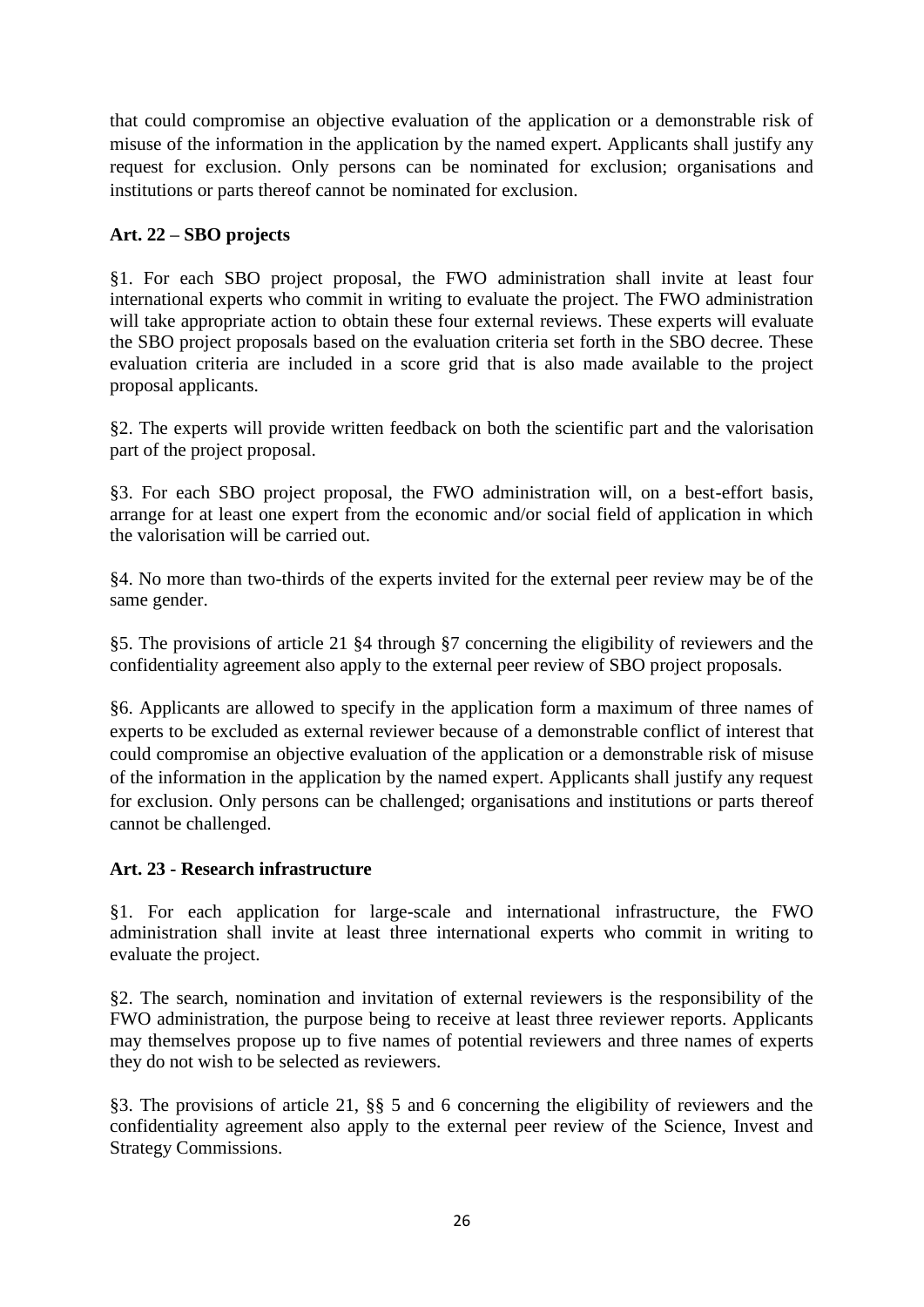# **Chapter IV - General code of conduct for panel members and FWO representatives**

#### **Art. 24 - Panel members and scientific chairs**

Members of the expert panels and, where applicable, other evaluation bodies referred to in these regulations, must comply with the provisions of the code of conduct as set forth in this article, without prejudice to other generally accepted principles and rules of scientific integrity. A breach of the code of conduct by a panel member may be cause for suspension or dismissal, to be decided on by the research policy working group. The Board of Trustees acts as the appeal body.

#### §1. **Procedure**

The purpose of the expert panels is to

- correctly and objectively assess fellowships and projects submitted in response to a call, using predetermined evaluation criteria; the possible scores for each of the evaluation criteria are clearly defined and included as such in the score grid;
- arrive, by consensus, at a final score for each of the submitted project proposals or fellowships;
- propose, by consensus, a ranking of the submitted project proposals to the Board of Trustees.

The panel member shall respect and carefully apply the selection procedure and evaluation criteria as laid down in these regulations.

Upon completion of the procedure for each application round, all panel members are invited to evaluate the proceedings. These evaluations are bundled and presented to the Board of Trustees.

#### §2. **Independence**

- Panel members act in their own name and not as representatives of an organisation, country or any entity to which they are affiliated. In the evaluation, they shall not be influenced by any considerations other than the interest of science and the scientific merits of the application.

#### §3. **Conflicts of interest**

- If, during an application round, a panel member submits his/her own application or supports an application as (co-)supervisor/department head, that member will not be allowed to sit on the panel that evaluates the application.
- The panel member shall notify the FWO of any conflict of interest, even if there is any doubt on the subject. Failure of a panel member to notify a (potential) conflict of interest may be cause for the Board of Trustees to suspend the member after a contradictory procedure.
- The panel member shall not act as internal evaluator of an application file in the following cases: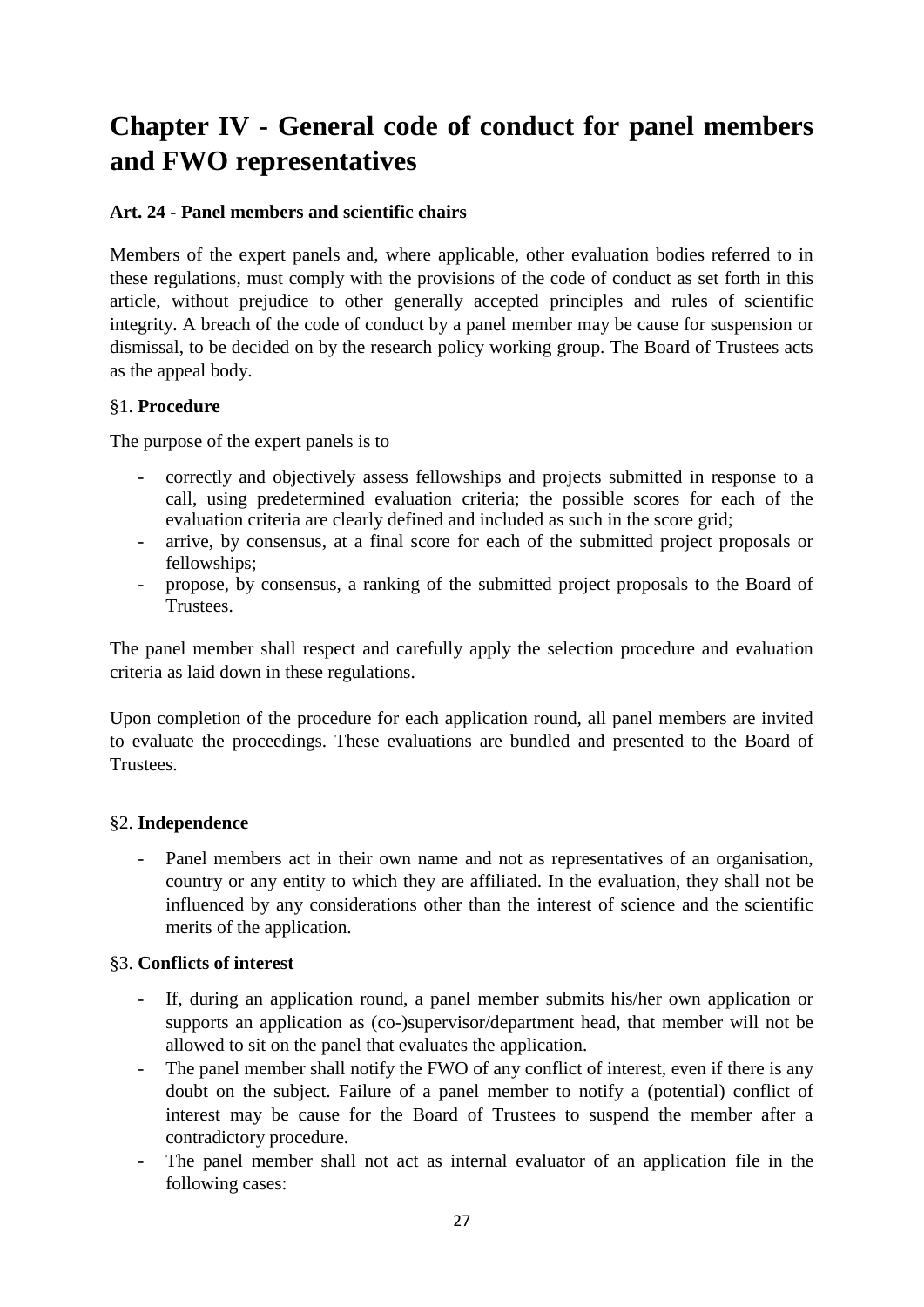- o The panel member is involved as researcher in the application file;
- o The panel member stands to gain direct or indirect benefit from the approval or rejection of the application;
- o The panel member is associated with the institution acting as host institution for one or more applicants;
- o In the course of the last three years preceding the application submission deadline or during the evaluation process of the application, the panel member was or is planning to become affiliated to the same research unit as that to which one or more of the applicants are affiliated; in this context, a research unit is to be understood as a structural research cooperation team operating within a single department or across multiple departments of one or more faculties or institutes;
- o In the course of the last three years (preceding the submission deadline for the applications to be evaluated), the panel member is or was involved in an application or an ongoing investigation of the applicant or his/her (co-)supervisor;
- o the panel member is related with the applicant by family, marital or any other comparable ties;
- o The panel member is co-author with one or more of the applicants of a publication that was submitted or published within the last three years preceding the submission deadline for the application or during the evaluation process of the application, or that is planned to be published in the future.
- The panel member cannot participate in the discussions and decision making relating to an application file in the following cases:
	- o The panel member is involved as researcher in the application file;
	- o The panel member is affiliated to the same research unit as that to which one or more of the applicants are affiliated; in this context, a research unit is to be understood as structural research cooperation within a single department or across multiple departments of one or more faculties or institutes;
	- o In the course of the last three years (preceding the submission deadline for the applications to be evaluated), the panel member is or was involved in an application or an ongoing investigation of the applicant or his/her (co)supervisor;
	- o The panel member is related with the applicant by family, marital or any other comparable ties.

#### §4. **Confidentiality - Privacy**

The panel member shall not communicate externally about the deliberations of the panel or about information provided in connection with the evaluation procedure, and shall not use this information for personal or third party purposes. This applies only to information that was not known to the panel member before he/she assumed this role, that is not publicly available at the time the panel member receives or communicates the information, that was subsequently made public unlawfully, or that was obtained unlawfully from a third party on a nonconfidential basis.

The panel shall observe this duty of confidentiality for a reasonable period of time. The period of time that can be accepted as reasonable shall, in practice, be evaluated on a case-by-case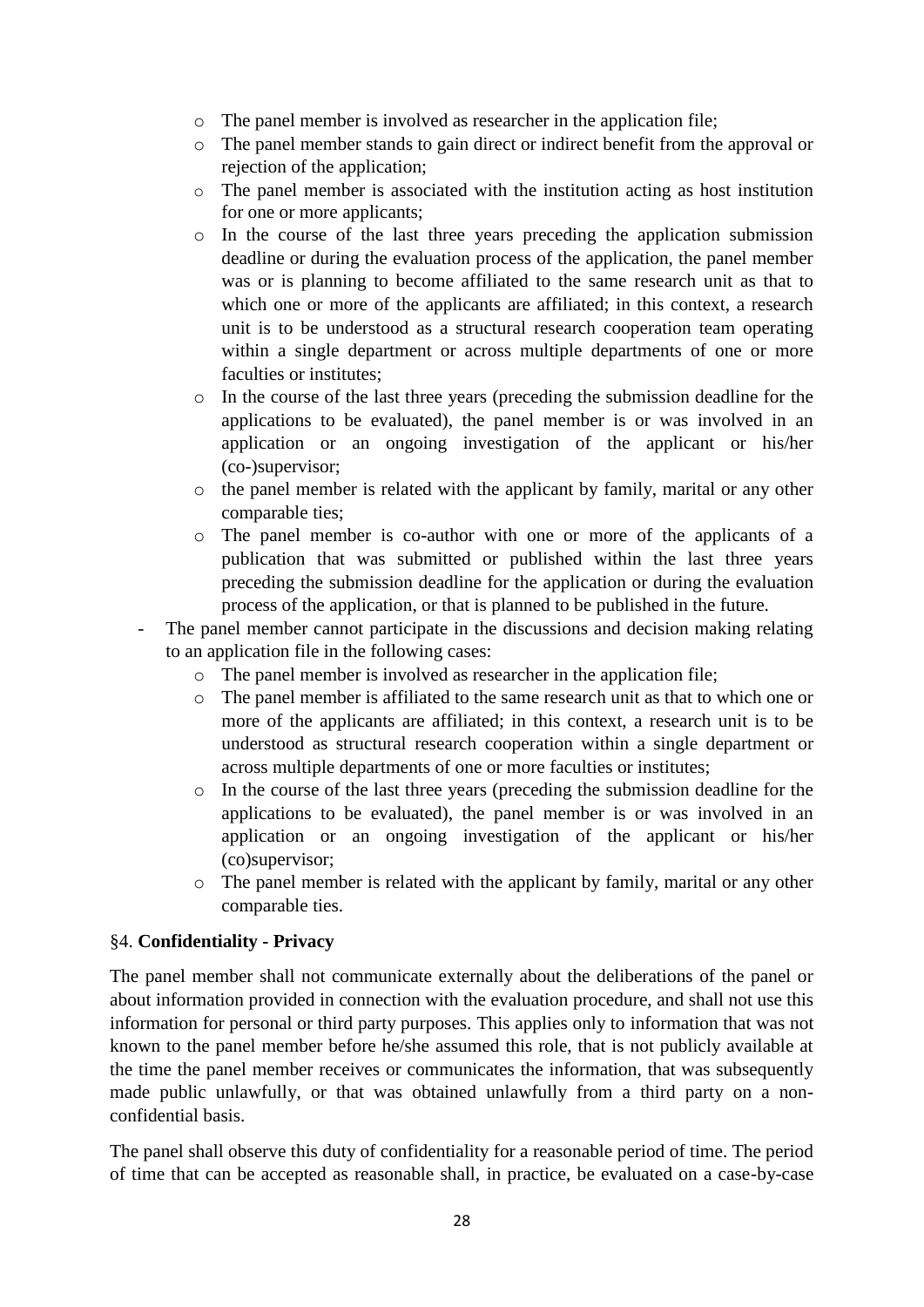basis, with a period of 5 years to be used as a guideline. Any breach of the duty of confidentiality shall, however, be evaluated in practice and on an individual basis by the FWO.

In addition, the panel members shall, in accordance with the principles and provisions of Regulation (EU) 2016/679 of the European Parliament and of the Council of 27 April 2016 on the protection of natural persons with regard to the processing of personal data and on the free movement of such data, and repealing Directive 95/46/EC (General Data Protection Regulation or "GDPR"), ensure the proper handling of personal information of which he/she may become aware in connection with their role as panel member.

This obligation includes, but is not limited to, ensuring that the personal data relating to the applications and deliberations as well as any data carriers containing such information are not intentionally or unintentionally made available or transferred to third parties.

If such events nevertheless occur, in any way whatsoever, they constitute a data breach within the meaning of the above-mentioned Regulation, and the panel member must immediately notify the FWO thereof via email to the following email addresses:  $\frac{expect@fwo.be}{}$  – [it@fwo.be](mailto:it@fwo.be) & [dpo@fwo.be](mailto:dpo@fwo.be), after which the expert concerned may be required to provide further assistance.

#### §5. **Duty of notification**

Panel members may not be approached to influence the evaluation. Similarly, any request for confidential information or any contact for any other reasons regarding the evaluation, is unacceptable. Any such attempt to approach a panel member must be reported by the panel member to the FWO, which shall then take the appropriate measures.

#### §6. **Role assignment within the expert panels**

**Individual panel members** have the following responsibilities:

- Contribute to the objective of the expert panel from their own specific expertise and background;
- Prepare an internal evaluation report for specific files assigned to them, using an evaluation template, based on the evaluation criteria. The internal evaluation reports are made available to the expert panel and serve as input for the joint panel meeting;
- In preparation of the joint panel meeting, acquaint themselves with the content of all applications assigned to the expert panel as well as the internal evaluation reports, external evaluation reports and the responses, if any;
- Participate in the pre-selection of fellowships, where applicable;
- Actively participate in the joint panel meeting;
- Update the internal evaluation reports, after the panel meeting, which also serve as input for the feedback to the applicants, in accordance with the discussions during the panel meeting (not applicable for the TBM channel);
- For part of the applications, make, as rapporteur, a synthesis report of the findings of the internal evaluators, the external reviewers (where applicable), the responses from the applicants (where applicable) and the full panel for subsequent feedback to the applicant (not applicable for the TBM channel).